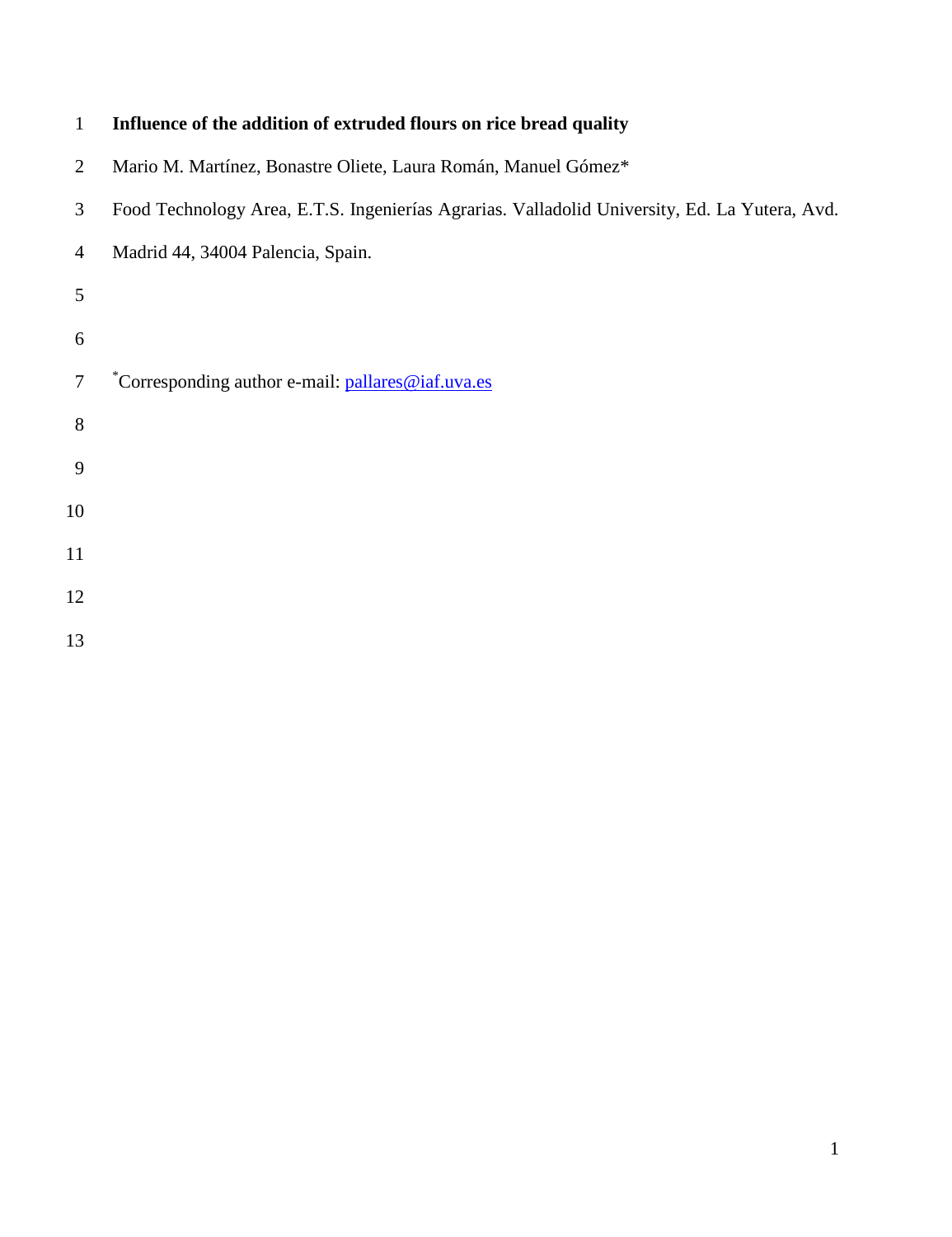#### **Abstract**

 The extrusion may improve coeliac bread quality by modifying the functional properties of flour. This study investigates the influence of the substitution of 10% of rice flour by extruded rice flours (three intensities of treatment and two particle sizes) on the characteristics of gluten- free bread (specific volume and texture) at constant consistency. The microstructure and rheology of the doughs obtained and their behaviour during fermentation have also been analysed. The extruded flours increase dough consistency, and the effect is more noticeable with increasing intensities of treatment. The use of extruded flours requires the addition of a larger volume of water to obtain a constant consistency. The addition of extruded flour decreases dough development, producing a lower specific volume and greater bread hardness. This effect is minimized by increasing the particle size. The staling of bread from 24 to 72 hours is less noticeable with a larger particle size.

# **PRACTICAL APPLICATIONS**

 This study evidences that the use of extruded flours in rice bread making allows increasing dough hydration and therefore the bread yield while decreasing bread staling. However, the correct selection of extrusion treatment and flour particle size is essential to achieve appropriate results, being preferable the use of coarse flours with more intense extrusion treatment.

Keywords: extrusion, gluten-free bread, particle size, microstructure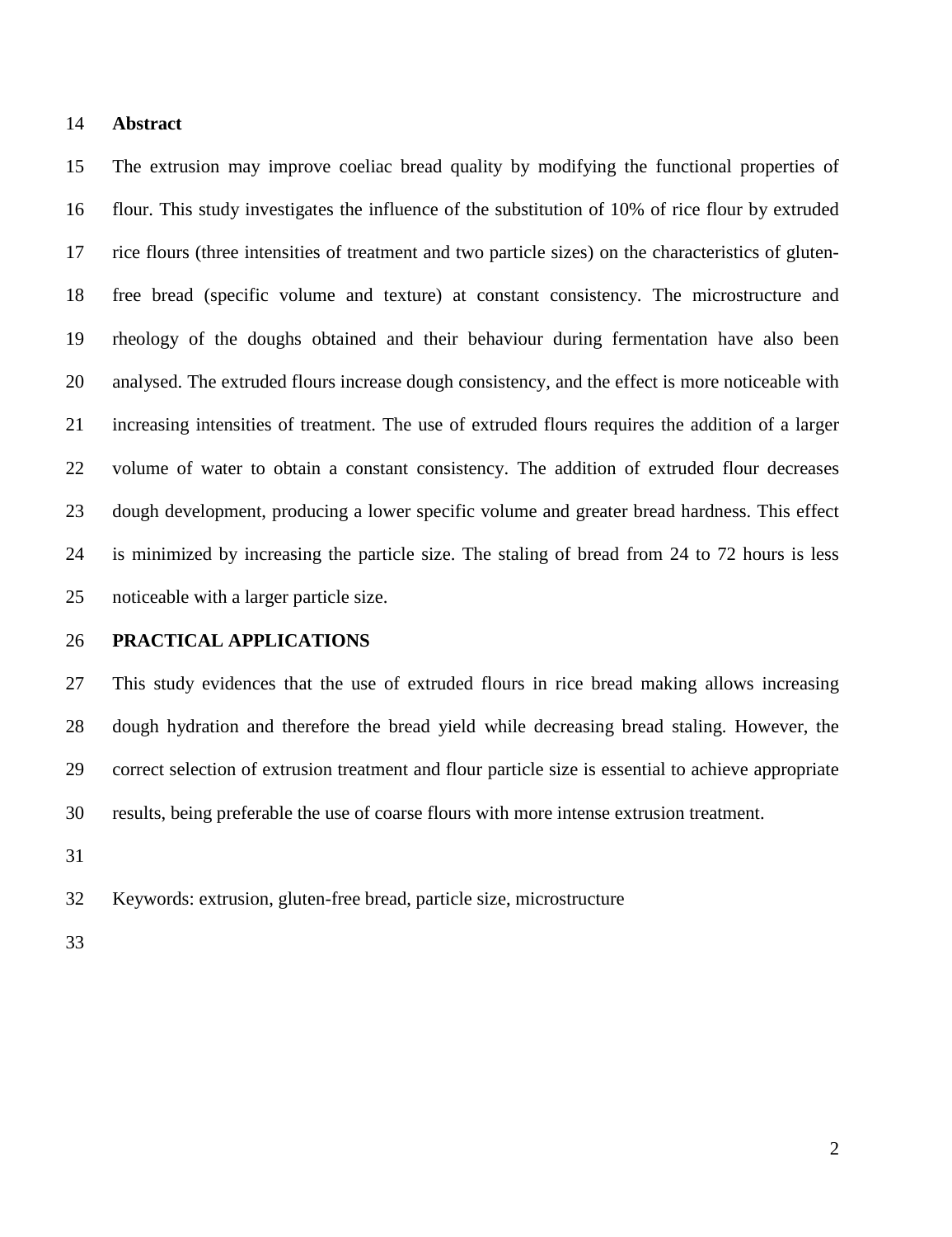#### **1. Introduction**

 Gluten-free breads are characterized by their deficient quality and high price compared with traditional breads. This has led to increased interest in developing high quality gluten-free products in recent years (Cureton & Fasano, 2009), with the consequent increase in the volume of research and the number of scientific publications on this subject.

 Most research studies into the development of gluten-free products have focussed on the substitution of wheat flours by mixtures of gluten-free cereals, starches, proteins and hydrocolloids (Schober, 2009), and on the enzymatic improvement of these formulations (Rosell, 2009). However, less information is available on the use of physical treatments to modify the functional properties of flours used in gluten-free products, and these methods have been less widely employed. Hydrothermal treatments stand out as being among the most effective physical treatments.

 If starch, the major component of flour, is subjected to a high-temperature treatment with enough moisture it can be gelatinized, increasing the swelling capacity of the granule, decreasing crystallinity and sometimes causing break-up of the granules (Atwell et al., 1988). Hoover & Vasanthan (1994) also demonstrated that starch undergoing thermal treatment at 100ºC presents a high gelatinization temperature and high resistance to acid hydrolysis due to realignment of the starch chains, although these changes varied depending on the kind of starch used.

 Pregelatinized rice flour has been widely used as the principal ingredient in many kinds of foods (rice cakes, infant foods, instant rice pudding) due to its thickener properties. It is known that uses of pregelatinized rice flour are determined by its physicochemical and functional properties, which differ depending on the variety of rice and the processing method employed (Hsieh &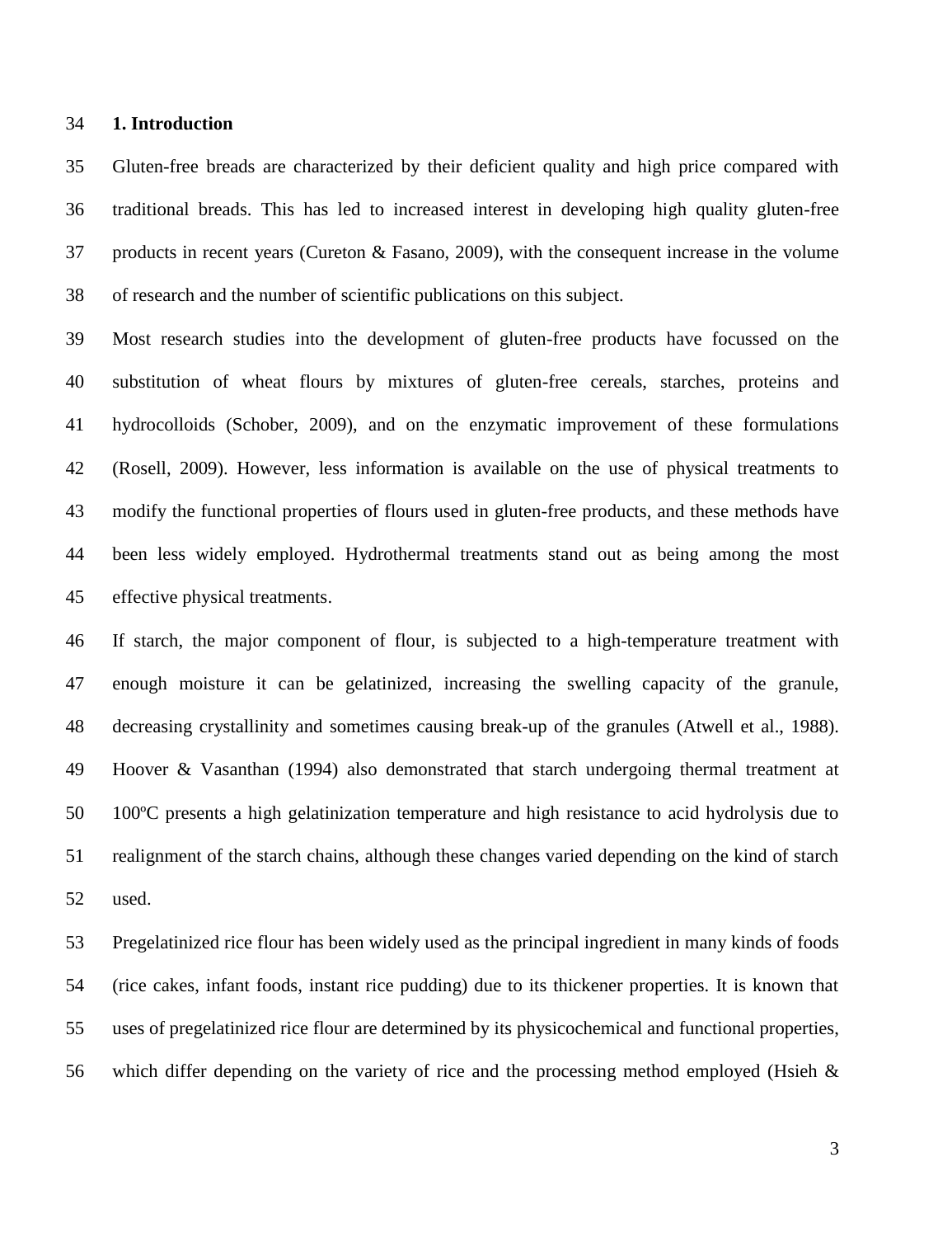Luh, 1991; Lu, et al., 1994). These hydrothermal treatments may be performed in various ways, such as drying a paste by atomization or heated drums; but one of the most versatile alternatives is extrusion. Extrusion is a treatment which applies heat and mechanical strain to a flour-water mixture. The main interest of the extrusion of flours and starches is to modify their functional properties, which will vary according to the extrusion conditions applied (Curic, et al., 2009).

 When flours are extruded, changes take place in starch which modify the rheological behaviour of dough, similar to the changes that occur when dough is subjected to cooling-heating cycles (Hagenimana et al., 2006). However, extrusion causes more intense changes to the starch than traditional cooking methods, as it damages a larger number of starch granules and modifies the cold thickening capacity (Wolf, 2010). This treatment may even rupture amylopectin molecules (Mercier & Feillet, 1975). Colonna et al. (1984) demonstrated that extruded wheat starches contain amylose and amylopectin chains with a lower molecular weight than those obtained by treatment in heated drums. This effect, due to the shear force applied to the starch, is translated into an increase in the solubility and a decrease in the cold thickening capacity (Doublier, et al., 1986).

 These functional modifications of flour after extrusion could also lead to changes in the baking properties. However, this has not been extensively researched in gluten-free breads.

 Defloor et al. (1991) found that a mixture of extruded starches and emulsifying agents improved the quality of breads prepared with a mixture of tapioca and soya and a high level of hydration (145%).

 Sanchez, et al. (2008) observed that the addition of extruded rice flour improved bread volume and crumb structure, but this effect was more noticeable when the waxy varieties of rice were used. However those authors used high percentages of extruded flour (15% and 30%) and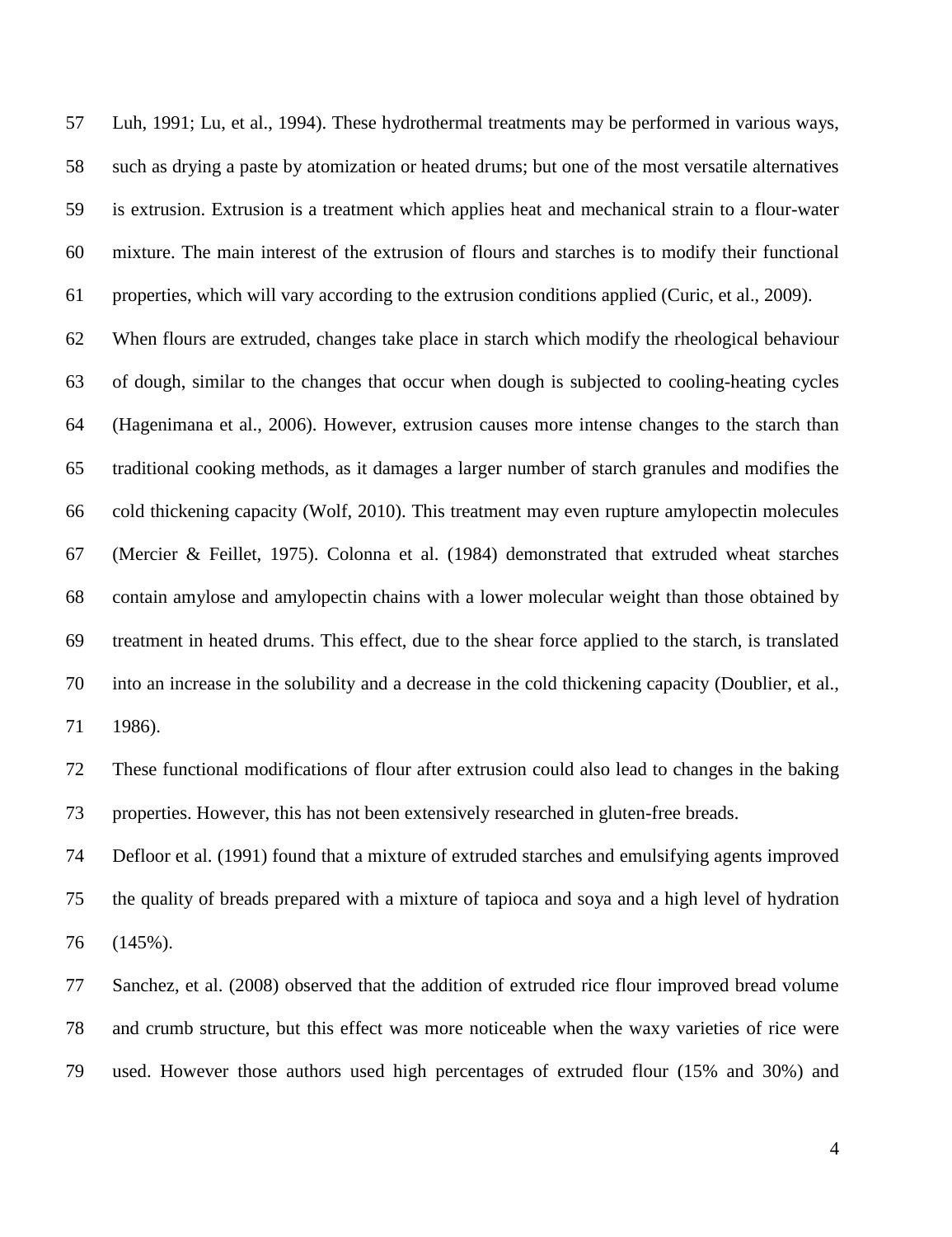modified the quantity of water in the formula according to the penetrometer dough consistency values; those variations led to an increase in dough hydration by more than 30% in the majority of cases. It is also important to note that those authors used over 80% starch in the formula.

 The effect of the substitution of 10% of the rice flour by extruded non-acidified and acidified rice flour has also been tested (Clerici & El-Dash, 2006) (Clerici, et al., 2009). However, those authors did not use hydrocolloids in their bread-making process and the specific volume of their breads was excessively low in all cases.

 In summary, some studies do exist on the use of extruded flours in gluten-free breads, but research needs to be extended to include formulae with the addition of hydrocolloids, with hydration percentages below 90%, and with rice flour as the main ingredient.

 The particle size of the rice flour is also known to have an effect on gluten-free bread-making (Araki, et al., 2009; Nishita & Bean, 1982; Ylimaki, et al., 1988), but there have been no studies to determine the effect of the particle size of extruded rice flour on the functional characteristics of gluten-free breads.

 In this study of constant consistency gluten-free bread making we have determined the effect of substituting 10% of non-extruded rice flour by extruded rice flour produced using three different extrusion intensities and with two different particle sizes. We analysed the viscous behaviour of flours in a heating-cooling cycle, dough rheology, dough development and gas production during fermentation, the differences in the microstructure of the flours and doughs, and the texture properties and specific volume of the breads.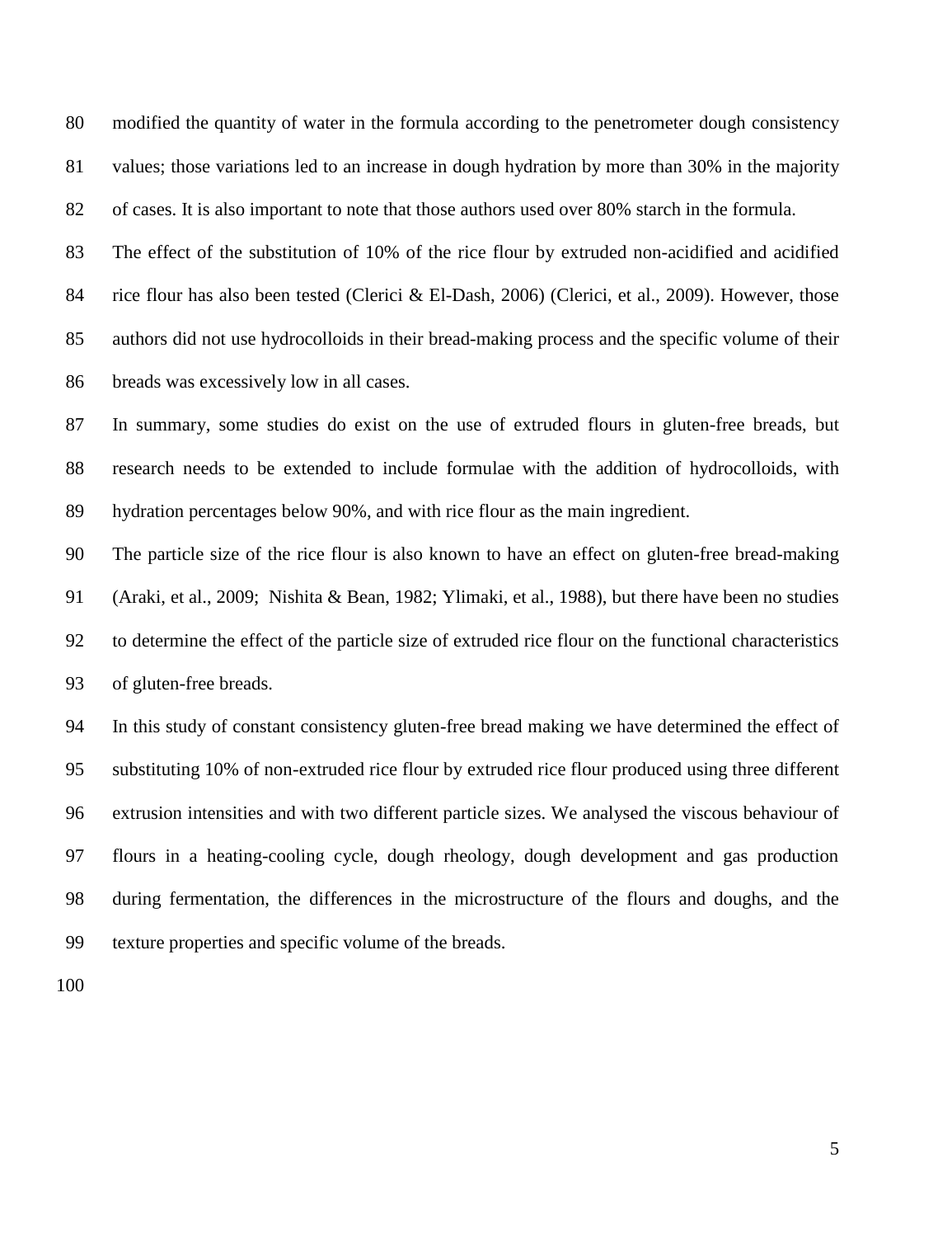#### **2. Materials and methods**

### **2.1 Materials**

 The rice flour used in this study was provided by Harinera Los Pisones (Zamora, Spain). Rice flour was extruded using an industrial Buhler Basf single-screw extruder (Buhler S.A., Uzwil, Switzerland). Three kinds of flour were used. Flour 1 was extruded with the addition of 2% moisture with a maximum temperature at the end of the extruder of 110ºC. Flour 2 was extruded with the addition of 15% moisture and a maximum temperature of 110ºC. For flour 3, 10% moisture was added and the maximum temperature in the extruder was 140ºC. The resulting products were ground by compression rollers and sieved to obtain flours with two different particle sizes, fine and coarse. Fine flours (f) were obtained by sieving through a 132 micron screen, and coarse flours (c) were retained between a 132 micron sieve and a 200 micron sieve. Depending on the thermal treatment and the particle size, extruded rice flours were referred to by a number (1, 2, 3) and a letter (f, c). Non-extruded rice flour was use as the control. Due to the fact that the chemical composition of coarse and fine flour could be changed by shieving the flour into fractions, chemical composition is attached (table 1).

 Saf-Instant yeast (Lesaffre, Lille, France), dry refined salt (Esco European Salt Company, Niedersachsen, Germany), local tap water, white sugar (Acor, Valladolid, Spain), refined sunflower oil (Coosur, Vilches, Spain) and hydroxypropylmethylcellulose (HPMC) Methocel K4M Food grade (Dow Wolf Celullosics, Bitterfeld, Germany) were also used in the bread-making.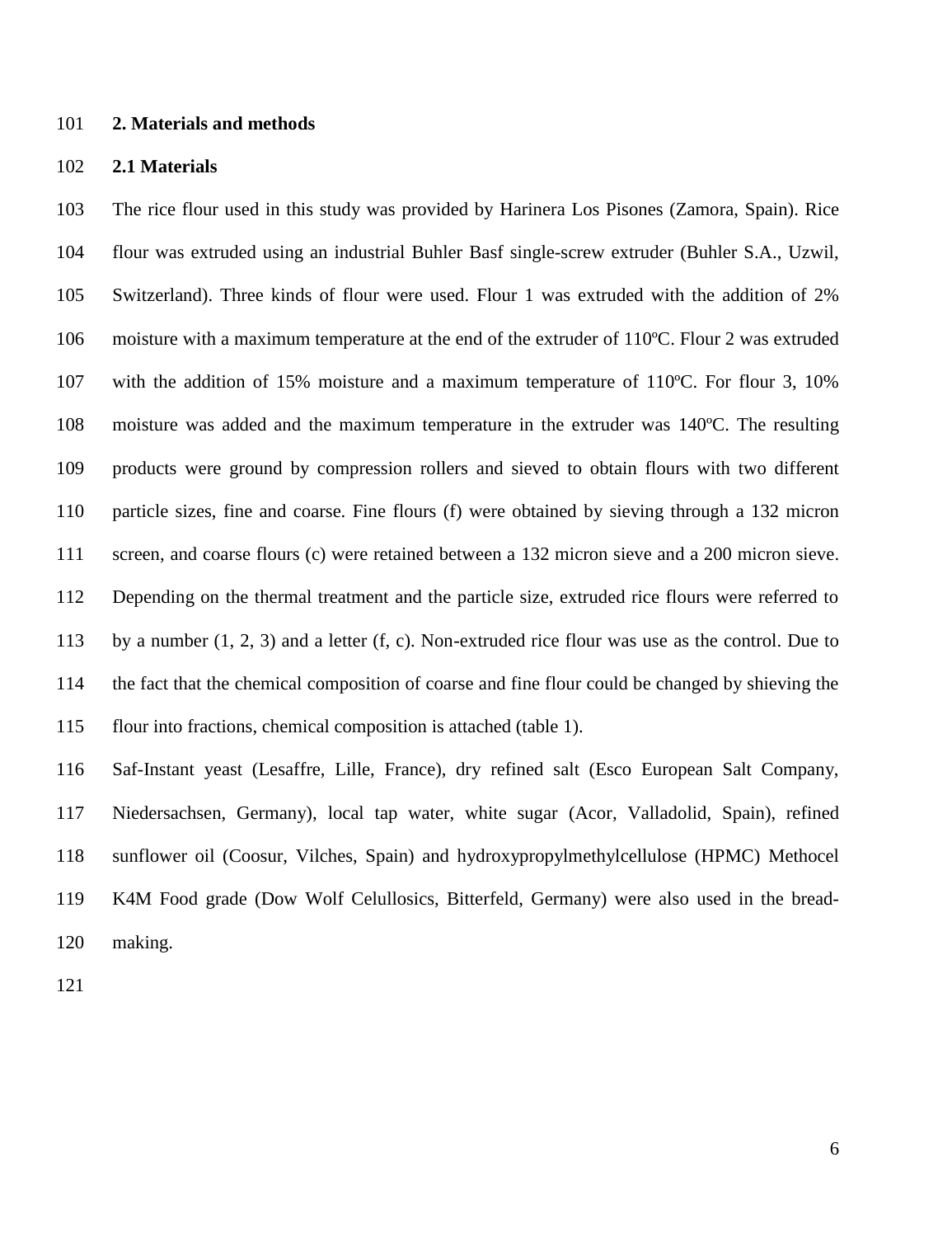#### **2.2 Methods**

### **2.2.1. Flour characterisation**

 The viscous behaviour of flours during the heating-cooling cycle was measured with the Rapid Visco Analizer (RVA) (Newport Scientific, Warriewood, Australia), following AACC method 61.02.01 (AACC, 2012). The microstructure of the flours was analysed with an environmental scanning electron microscope (ESEM) (FEI, Quanta 200FEG, Oregon, USA) with integrated x- ray microanalysis using an EDAX Genesis XM2i, which enables wet samples to be analysed at ambient pressure without superficial metallization.

### **2.2.2. Dough rheology, gas production and dough microstructure.**

 The rheological behaviour of dough at constant moisture was studied using a Thermo Scientific Haake RheoStress1 controlled strain rheometer (Thermo Fisher Scientific, Schwerte, Germany) and a Phoenix II P1-C25P water bath which controlled the analysis temperature (set at 25ºC). The rheometer was equipped with parallel-plate geometry (60 mm diameter titanium serrated plate-PP60 Ti) with 3 mm gap. After adjustment of the 3 mm gap, the excess batter was removed and vaseline oil (Panreac, Panreac Química SA, Castellar del Vallés, Spain) was applied to cover the exposed sample surfaces. Dough was rested for 300 seconds before measuring. Samples were analysed in duplicate and without yeast. First, a strain sweep test was performed at 25ºC with a strain range of 0.1 - 100 Pa and a constant frequency of 1Hz to identify the linear viscoelastic region. On the basis of the results obtained, a strain value 141 included into the linear viscoelastic region was used in a frequency sweep test at 25<sup>o</sup>C with a frequency range of 100-0.1Hz. Values of the complex modulus (G\*[Pa]), elastic modulus (G'[Pa]), viscous modulus (G''[Pa]) and tangent δ (G''/G') were obtained for different frequency values (ω [Hz]) (Dobraszczyk & Morgenstern, 2003).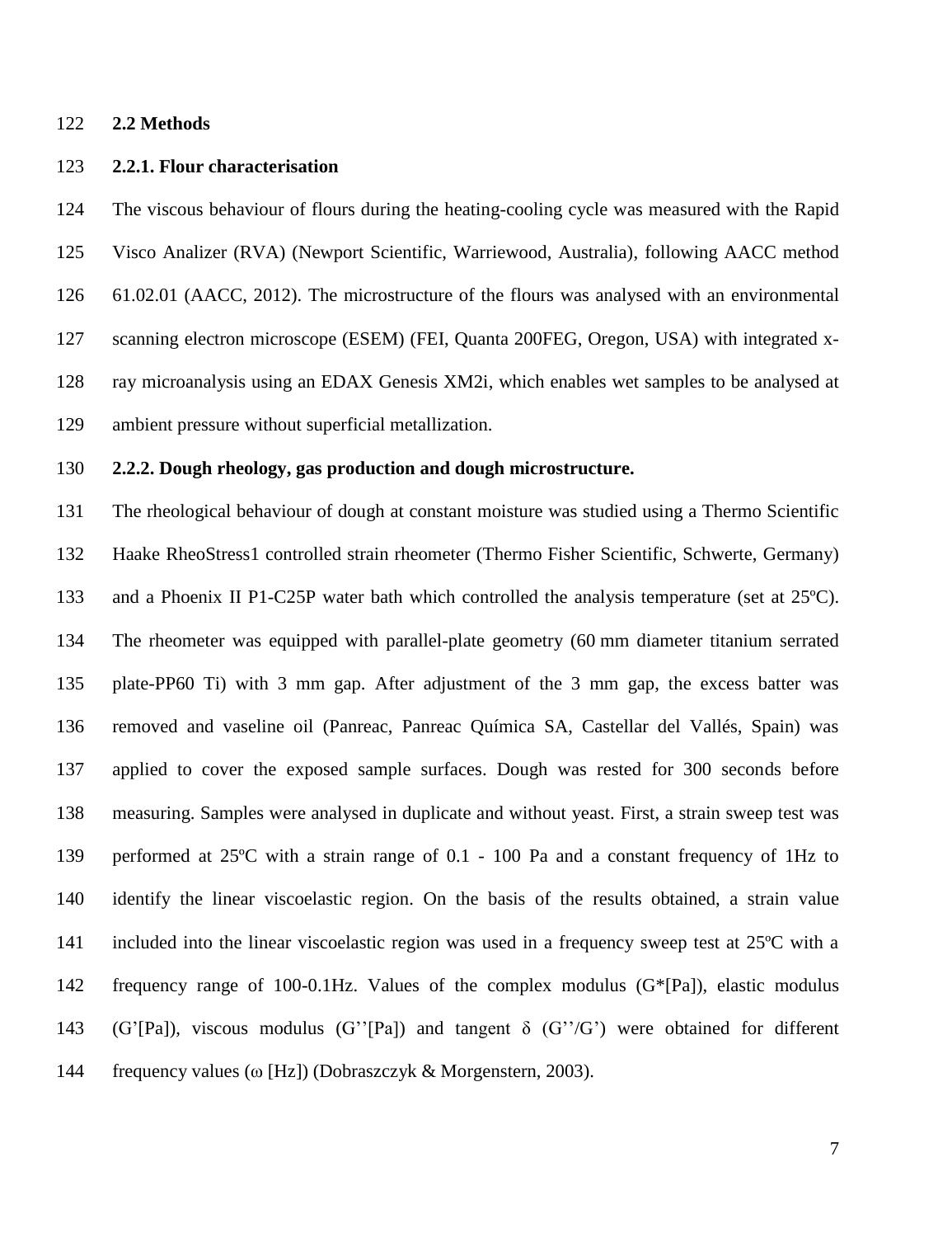A rheofermentometer (Chopin, Tripette and Renaud, France) was used to analyse dough height, gas production and gas liberation related to the fermentation time following the method described by Czuchajowska & Pomeranz, (1993). However, the authors adapted the method for 148 gluten-free dough. Only 200g of dough were placed into the rheofermentometer container, the 2 kg weight indicated by the method was removed, 3% yeast was added to the formula, and fermentation in the rheofermentometer was performed at 30ºC.

 Dough microstructure was studied with an ESEM microscope (FEI, Quanta 200FEG, Oregon, USA). The doughs did not contain yeast to avoid alterations in image visualization.

#### **2.2.3. Bread making**

 The following ingredients (g/100g flour) were used in the bread making: Saf-Instant yeast (3g/100g), salt (1.8g/100g), refined sunflower oil (6g/100g), HPMC (2g/100g) and white sugar (5g/100g). The quantity of water in the doughs made with extruded flour was regulated in each 158 sample to obtain a  $G^*$  value equal to the  $G^*$  value of the control dough.

 The water temperature in all the tests was between 20ºC and 22ºC. Rice flour was substituted by extruded rice flour at a rate of 10g/100g. Control breads containing no extruded rice flour were also prepared. After mixing all the ingredients for 8 minutes in a Kitchen Aid 5KPM50 mixer (Kitchen Aid, Michigan, USA), 250 g of the bread dough were placed in model 151090 aluminium pans measuring 108 mm by 232 mm (ALU-Schale, Wiklarn, Germany). Fermentation was performed at 30ºC and 75% RH for 90 minutes in an FC-K proofer (Salva, Lezo, Spain). After fermentation, doughs were baked in an electric modular oven (Salva, Lezo, Spain) for 40 minutes at 190ºC. The loaves were removed from the moulds after a 60-minute cooling period and were weighted. The measurements on the breads were performed 24 hours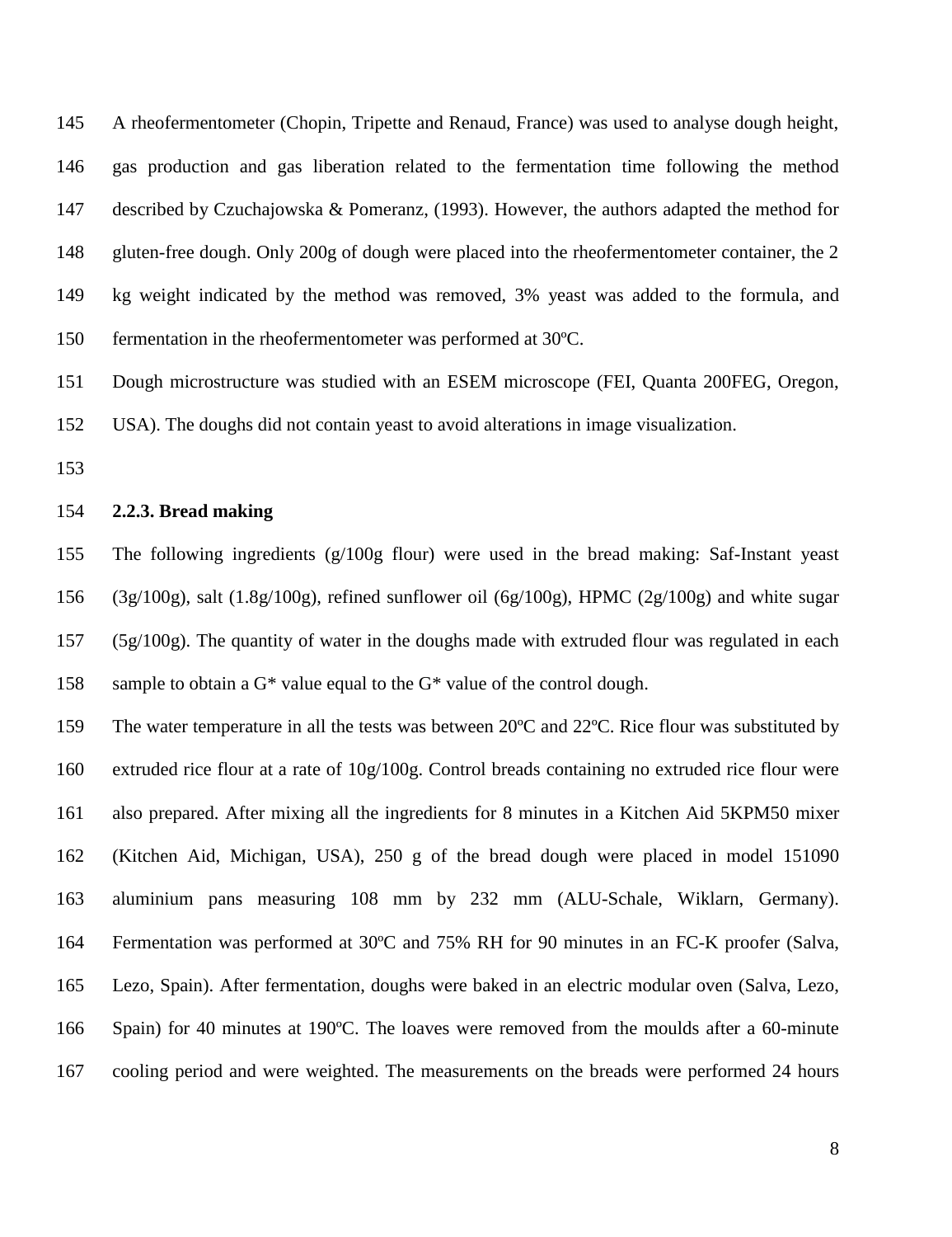after baking, except for the texture parameters which were measured at 1, 24 and 72 hours after baking. The loaves were introduced into polyethylene plastic bags and stored at 20ºC until analysis. All the elaborations were performed twice.

### **2.2.4. Bread characteristics**

 Bread volume was determined using a laser sensor with the BVM-L 370 volume analyser (Perten Instruments, Hägersten, Sweden). The volume measurements were performed in duplicate on two loaves from each elaboration. The specific volume was calculated as the ratio of bread volume to its mass.

 Crumb texture was measured with a TA-XT2 texture analyzer (Stable Microsystems, Surrey, UK) fitted with the *"Texture Expert"* software. A 25-mm diameter cylindrical aluminium probe was used in a *"Texture Profile Analysis"* (TPA) double compression test to penetrate to 50% of the sample depth at test speed of 2 mm/s and with a 30 second delay between first and second compressions. Hardness (N), cohesiveness and springiness were calculated from the TPA graph (Gómez et al., 2007). Texture analyses were performed on 30 mm thick slices at 1, 24 and 72 hours after baking. Analyses were performed on two slices from two loaves (2x2) from each type of elaboration, taking the average of the 4 measurements made.

# **2.2.5. Statistical analysis**

 All data were presented as mean values and analysed using an analysis of unidirectional 187 parametric variance (ANOVA) using Fisher's least significant difference (LSD) (p<0.05). The analyses were performed using the Statgraphics Centurion XVI statistical package (StatPoint Technologies Inc, Warrenton, USA). Additionally, in order to plot the hardness values over time, an analysis of variance was also performed taking into account time as a factor for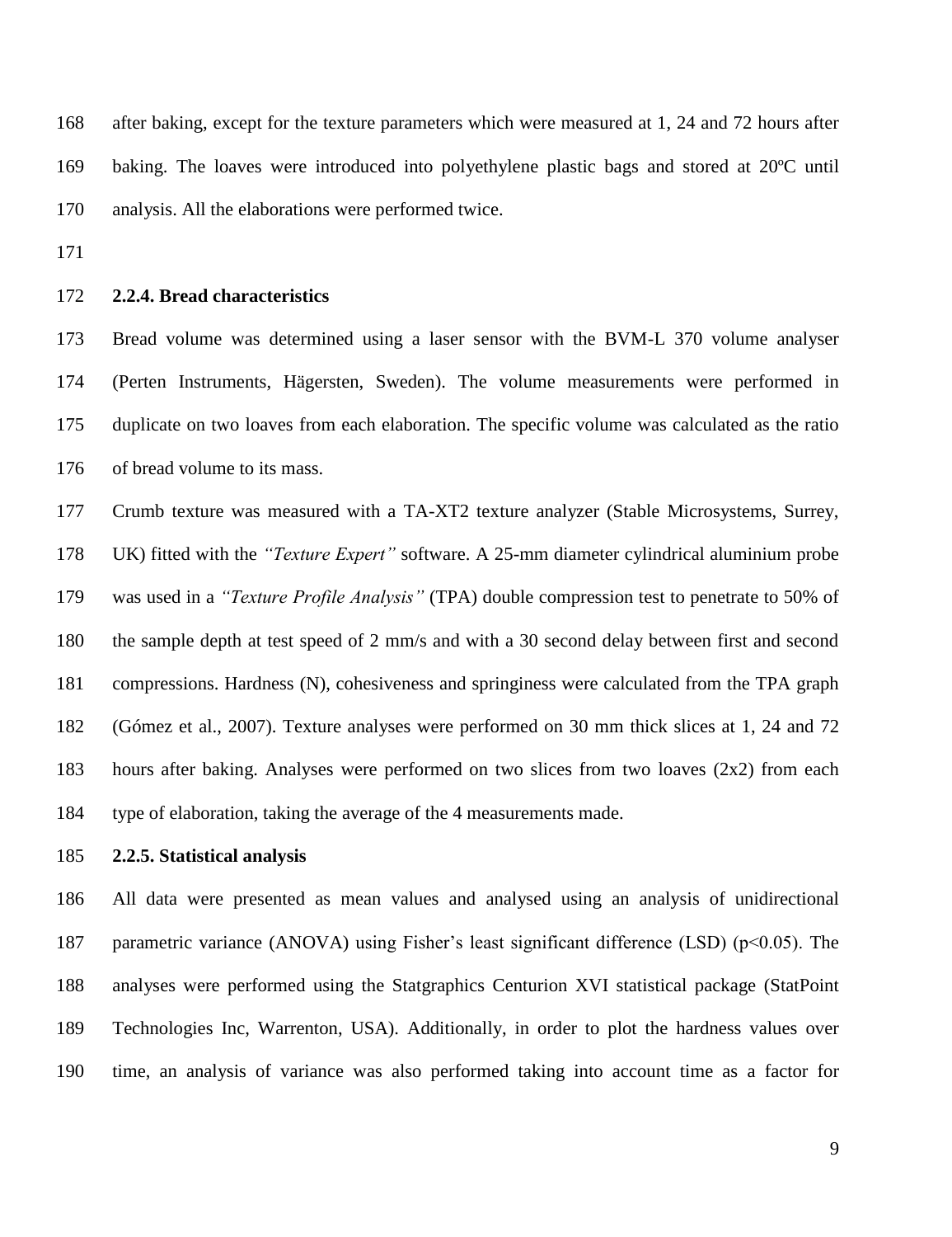repeated measures using Fisher's least significant difference (p<0.05). The Statistica 6 software (Statsoft Inc, Tulsa, USA) was used for this analysis.

#### **3. Results and Discussion**

## **3.1. Electron microscopy of flours**

 Figure 1 shows the microstructure of the flours used in this study. It may be observed that the particles of non-extruded rice flour (a) was formed by compound starch granules connected by a compact protein structure. In contrast, in the extruded rice flour with the most intense treatment (d), the starch granules lose their integrity and a paste is formed in which the different components cannot be distinguished in the resultant particles. In the extruded flours with low- intensity hydrothermal treatment, intermediate structures are observed. Whilst swollen starch granules, which represent a phase prior to gelatinization, are observed in flour 1 (b), fusion of the different components is observed in flour 2 (c).

204 Our observations coincide with those reported by Yeh et al. (1999) and by Chao-Chi Chuang & Yeh (2003), who studied the morphological changes of rice starch during heating extrusion. Yeh et al. (1999) showed that non-extruded rice flour had a powder-like appearance and that starch granules swelled as they advanced through the cold zone of the extruder but without losing the powder-like appearance. When the rice flour reached the heating zone of the extruder, the starch granules started to melt and formed a continuous matrix. However, those authors obtained their samples from intermediate zones of the extruder and without milling. Our samples were obtained at the end of the extrusion treatment after drying, milling and sieving. Chao-Chi Chuang & Yeh (2003) showed that starch gelatinization increased with increases in the temperature and duration of treatment.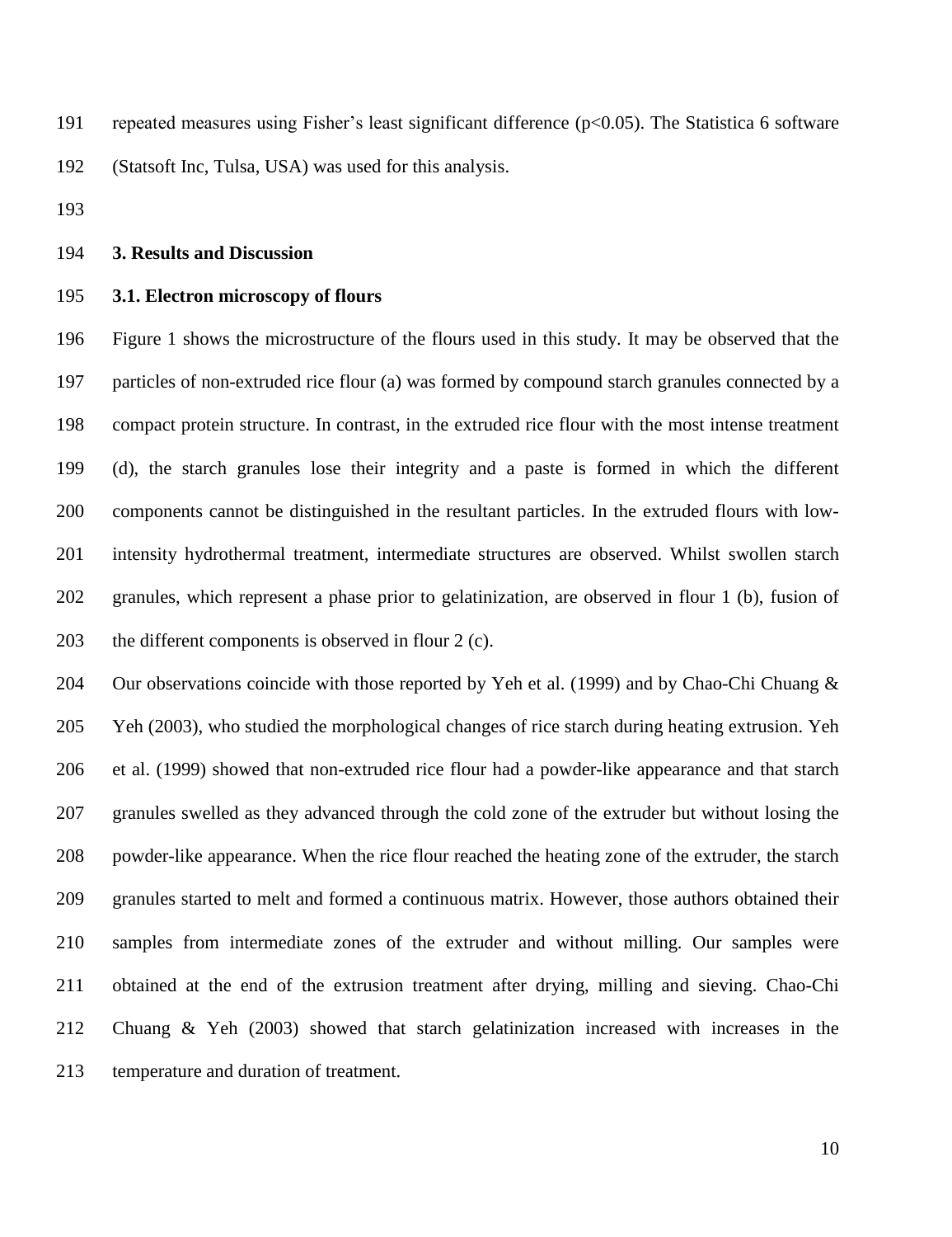## **3.2. Viscous behaviour of flours during a heating-cooling cycle.**

 The RVA parameters for non-extruded rice flour and for 10% substituted extruded flours are shown in Table 2. It can be seen that the more intense the extrusion treatment, the lower the values of pasting viscosity (PV), breakdown (BR), trough (TR), setback (ST) and final viscosity (FV). No significant differences were observed in relation to particle size. Dough viscosity decreased throughout the heating-cooling cycle as the treatment intensity increased. However, no significant differences were observed between the milder treatments (1 and 2). It is known that changes in the physicochemical properties of starch during extrusion develop as a result of morphological changes of the starch granules and the degree of gelatinization (Camire et al., 1990; Yeh & Li, 1996). It is also known that dough viscosity depends mainly on the degree of gelatinization of the starch granules and the degree of rupture of the molecular chains (El-Dash et al., 1983). Previous studies related high PV values to a high quantity of non-gelatinized starch, whereas low PV values indicated a proportion of gelatinized starch which is attributable to the variation in the degree of depolymerization and the molecular tangle resulting from the processing conditions (Barres et al., 1990; McPherson et al., 2000). The decrease in PV, BR and TR observed when the intensity of treatment increased, previously observed by Hagenimana et al. (2006), could indicate degradation and gelatinization of the starch. High values of these parameters in the non-extruded rice flour would be related to the presence of non-gelatinized starch. These modifications in the starches and in the flour particles have been studied on the photomicrographs, and the flours undergoing the most intense treatment (flours 3) contained the highest quantity of gelatinized starch.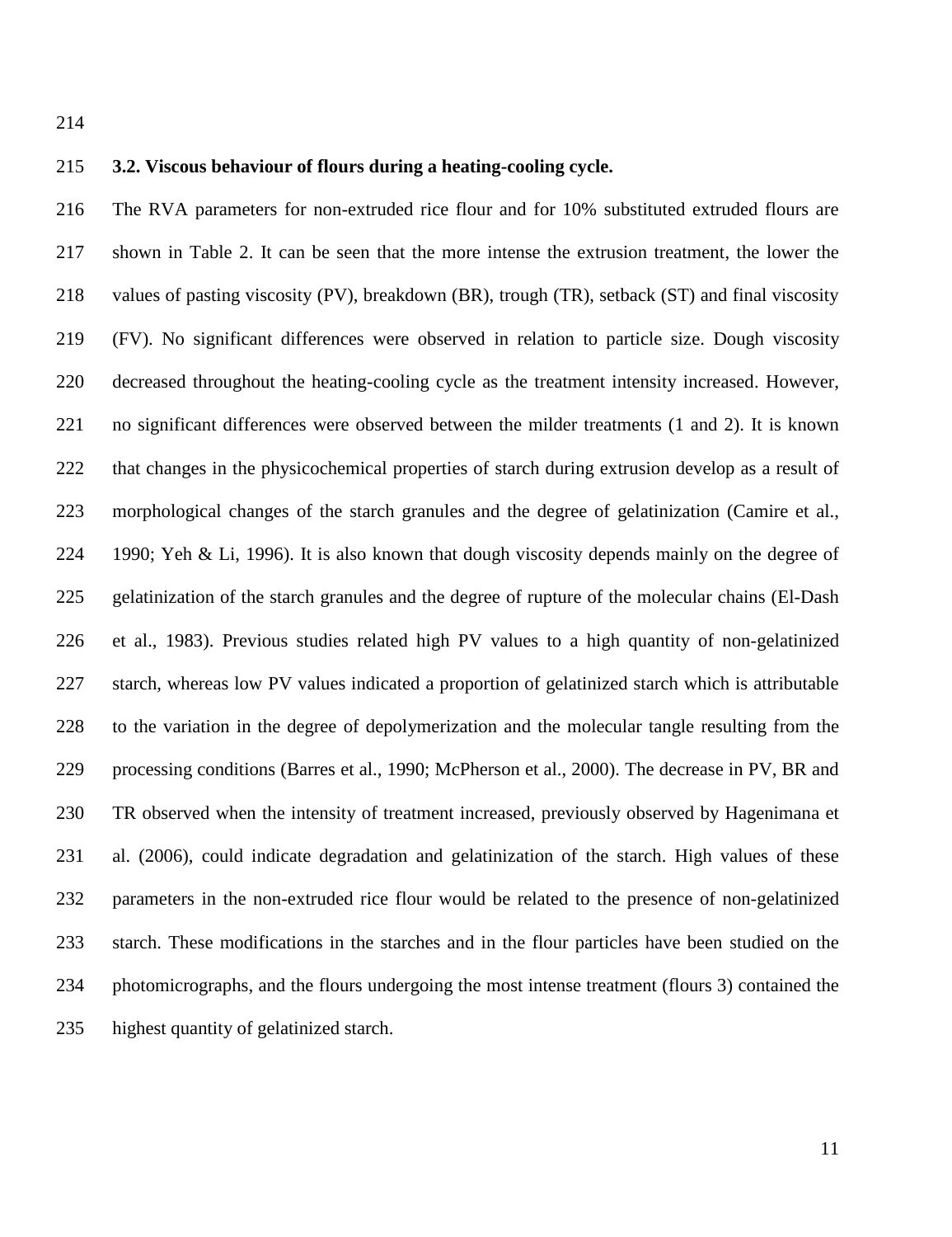The fall in FV and ST values in the extruded flours has already been observed by Doublier et al. (1986) and by Mercier & Feillet (1975). These values indicate the degree of retrogradation that occurrs after heating. When the hot gels are cooled, the increase of viscosity depends on the tendency of starch to reassociate. The extruded rice flours that had undergone the milder treatments showed higher FV values than the same flours extruded with more intense treatments. Although it seems that starch gelatinization is the main factor responsible for changes in the RVA curve, other authors have also observed modifications in the amylose/amylopectin ratio during the extrusion treatments of corn flour (Chinnaswamy & Hannah, 1990) and wheat flour (Colonna et al., 1984). Those authors state that fragmentation of amylose and amylopectin chains takes place during extrusion, and that this is more intense in the amylopectin chains; this will therefore modify the behaviour of the flours during the heating-cooling cycle.

## **3.3. Dough rheology and gas production**

### **3.3.1. Dynamic rheology of dough.**

 Figures 2 and 3 show the rheological properties of gluten-free doughs at constant moisture. 251 There was a clear tendency to an increase in G', G'' and G\*, and a decrease in tag  $\delta$  when extruded rice flours were added to the formula. The most marked effect was observed after the addition of flours 2 and 3; flour 2 was associated with the highest G' and G\* values and the lowest tag δ values. Particle size, on the other hand, produced no clear differences. Thus, when increasing the intensity of the extrusion process, doughs became more consistent and elastic, and this effect was most noticeable with flour 2. G' values were higher than G'' values in all cases and over the whole frequency range, which indicated behaviour to be more elastic than viscous.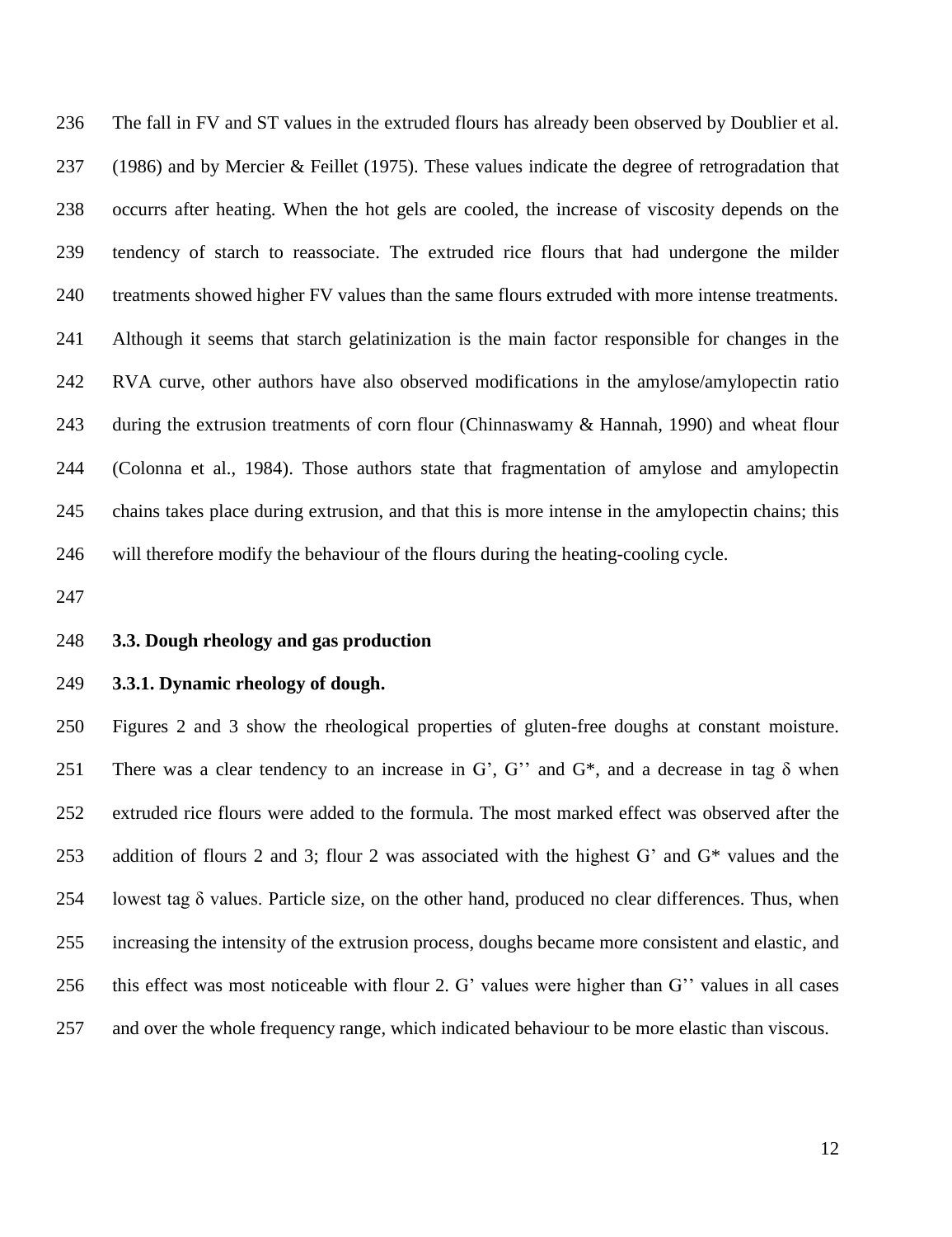Chao-Chi-Chuang & Yeh (2002), studying the extrusion process, and Kim et al. (2009), using the steam cooking method, observed that the moisture content in hydrothermal treatments was the key to the variation in G', G'' and tag δ values. In particular, Chao-Chi-Chuang & Yeh (2002) detected higher G' and G'' values in the treatments with lower moisture; our observations did not coincide with their findings, though it should be recognized that those authors subjected the flours to higher moisture contents (45%-55%) than were employed in our study, with lower extrusion temperatures (20ºC-100ºC) and they used waxy varieties of rice. However, those authors did observe that an increase in the mechanical energy applied during extrusion produced an increase in G' and G'' values and a fall in tan δ values. It is already known that an increase in the consumption of mechanical energy usually leads to extruded samples with a higher degree of cooking (González et al., 2000). In our case, the flours with lower viscosity values in the RVA curves, and thus a higher degree of cooking, were those that obtained the highest G',G'' and G\* values.

 These changes in rheology may be related to changes in the starch during the extrusion 272 treatment, as Shim & Mulvaney (1999) found that the balance between the intact starch granules and gelatinized or damaged ones affected G' values. It has already been shown that extruded flours contain a higher quantity of pregelatinized starch than non-extruded flours and, according to Slade & Levine (1994), this greater degree of gelatinization increases the water absorption capacity of doughs. These rheological changes may also be related to the internal structure of the dough, which may be seen in Figure 4. In the two doughs studied (control dough and dough with flour 3c), the structure is composed of large flour particles covered by small simple starch granules, compacted by a matrix formed of water, hydrocolloids and dissolved substances. However, in the case of dough with flour 3c, there was a smaller quantity of simple starch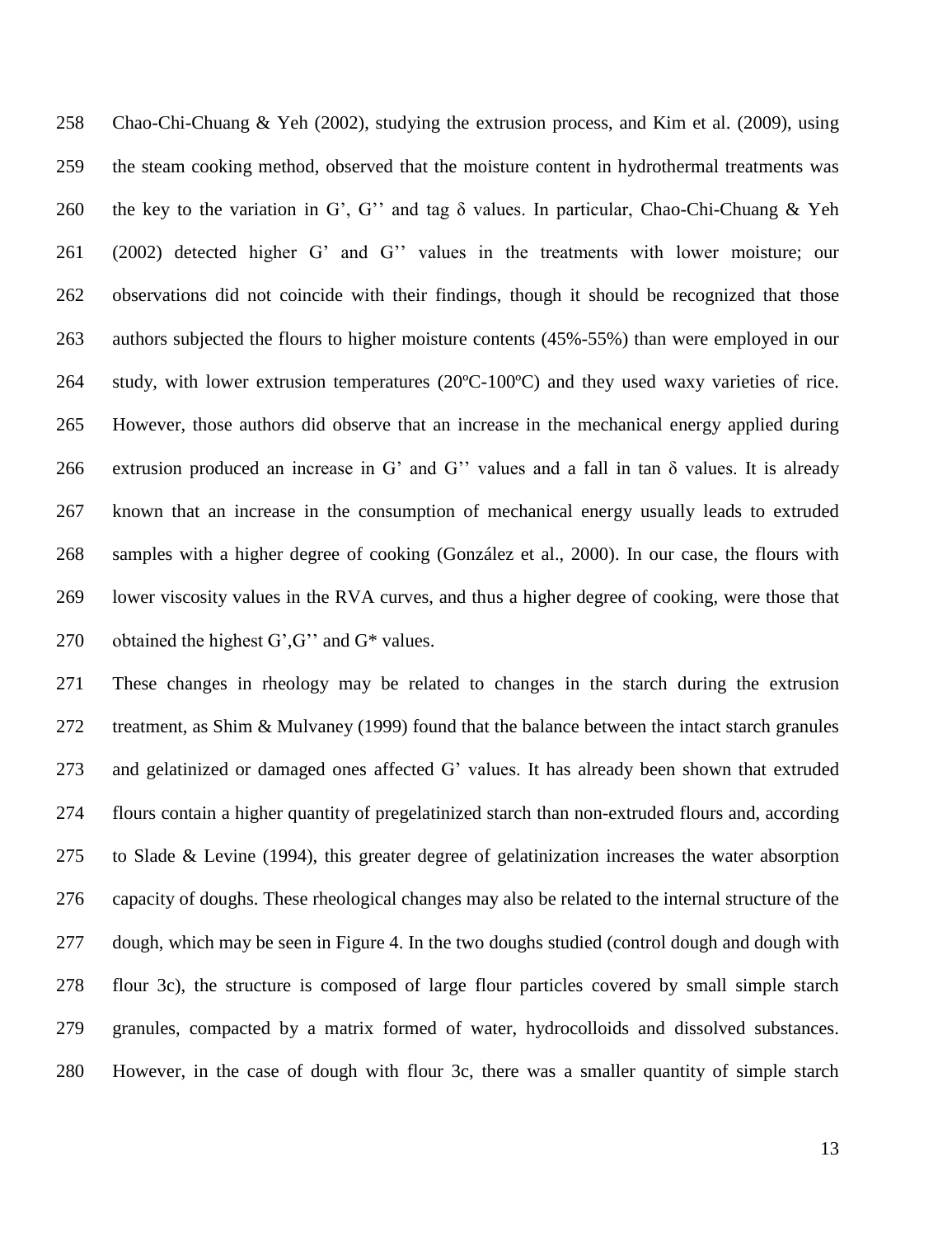granules, which is consistent with what was observed in the microstructure of the extruded flours (the starch granules had lost their integrity). The starch granules observed correspond to starch granules from the non-extruded flour. It could therefore be thought that extruded flour is mixed with the network formed by water and hydrocolloids, and this will modify the viscoelastic properties of dough.

 Additionally, an increase in the quantity of damaged starch granules was observed in the flour 3c sample compared with the control, as can be seen in Figures 1 and 4 (starch granules with small holes and breaks) and in table 1.

289 The amount of water needed in bread-making at constant consistency  $(G^*=15500\pm1550)$  is shown in Table 3. The addition of extruded flours increased the quantity of water required to obtain doughs with constant consistency, and thus they can increase the bread yield. This increase was greater in doughs prepared with flours 2 and 3 (the more intense extrusion treatments) than doughs prepared with flour 1. This finding may be explained by a higher degree of damage caused to the starch granules and to the greater degree of gelatinization in the extrusion process with more intense processing conditions (temperature and moisture) (Mercier and Feillet, 1975). However no clear difference was observed between the doughs made with flours 2 and 3 or with flours with different particle sizes.

# **3.3.2. Dough height and gas production.**

 The curves of dough height during fermentation at constant consistency are shown in Figure 5. Regarding gas production, no significant differences were seen in any case (data not shown). Greater height was observed in doughs made with non-extruded flours than in doughs with extruded flours, but the differences only became evident after a certain duration of fermentation (around minute 90). The poor dough height over the whole fermentation process when using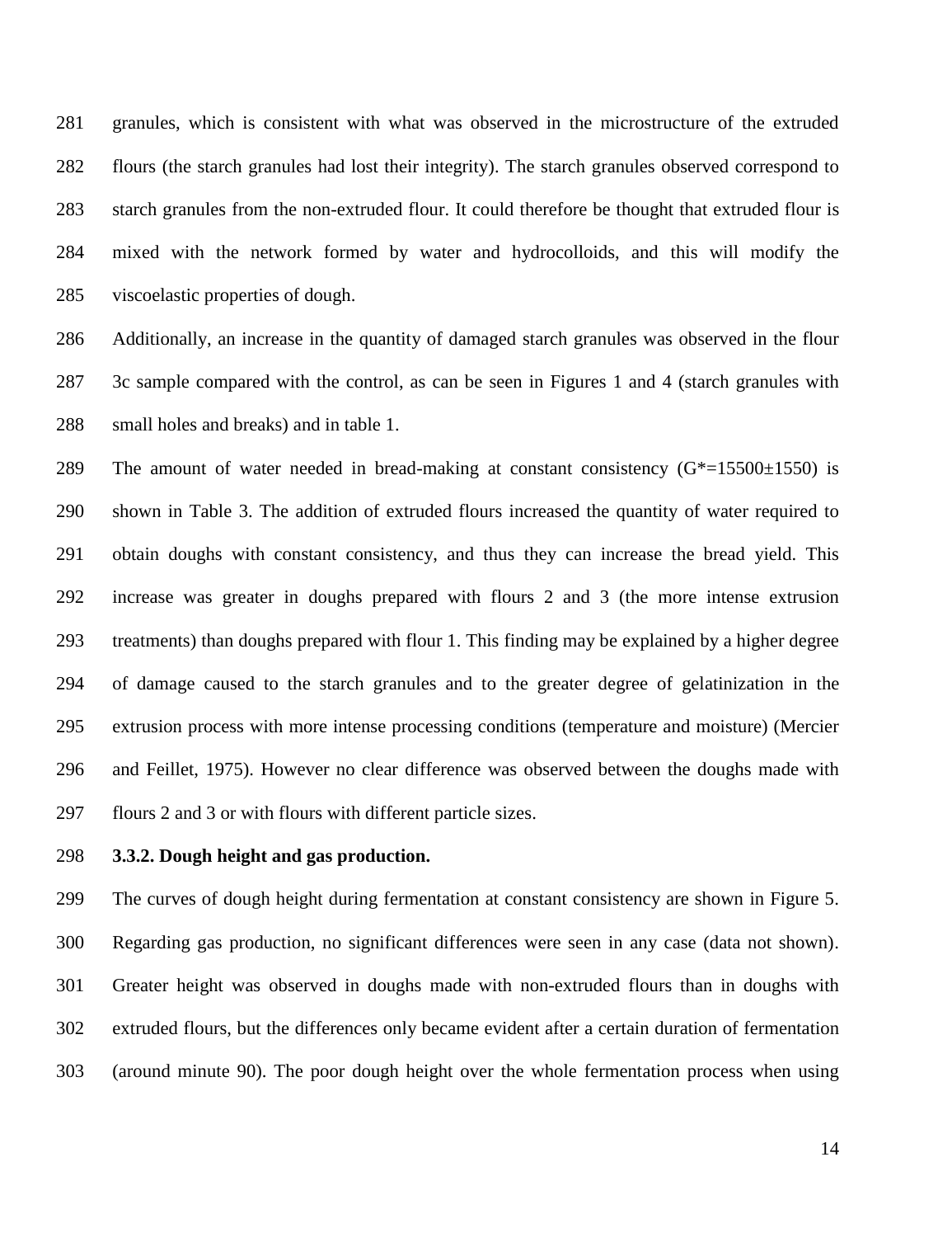flour 1f, was noticeable. The differences between the other extruded flours were minimal but doughs made with flour 3 were somewhat more stable if over-fermentation occurred. Greatest height was obtained in doughs made with flours 1c and 2c, although over-fermentation had a negative effect in both cases. Doughs with flour 3 showed a higher stability than the other doughs, and higher G' and G\* values and lower tan δ values; they are thus more consistent and elastic doughs. This could be related to starch gelatinization and damage during the extrusion treatment (Shim & Mulvaney, 1999), as these changes increase the water absorption capacity of dough, as indicated previously (Slade & Levine, 1994).

 Changes in the dough height during fermentation can be also related to the internal structure of the dough (Figure 4). The dough prepared with flour 3c, which was the dough with the highest stability in the case of excess fermentation, had the lowest quantity of simple starch granules. This is consistent with the results observed in the microstructure of extruded flours, which showed a loss of integrity of the starch granules. It can therefore be assumed that extruded flours form a mixture with the network produced by the water and hydrocolloid, modifying dough height during fermentation.

#### **3.4. Bread properties**

# **3.4.1. Specific volume and weight lost**

 Table 3 shows the specific volume of breads made at constant consistency. A decrease in the specific volume was observed when extruded flours were added to the formula, except after the addition of flour 1c, which produced a specific volume equal to that of the control. Only the breads prepared with flours 1c and 2c stood out, showing higher specific volumes than the other extruded flours.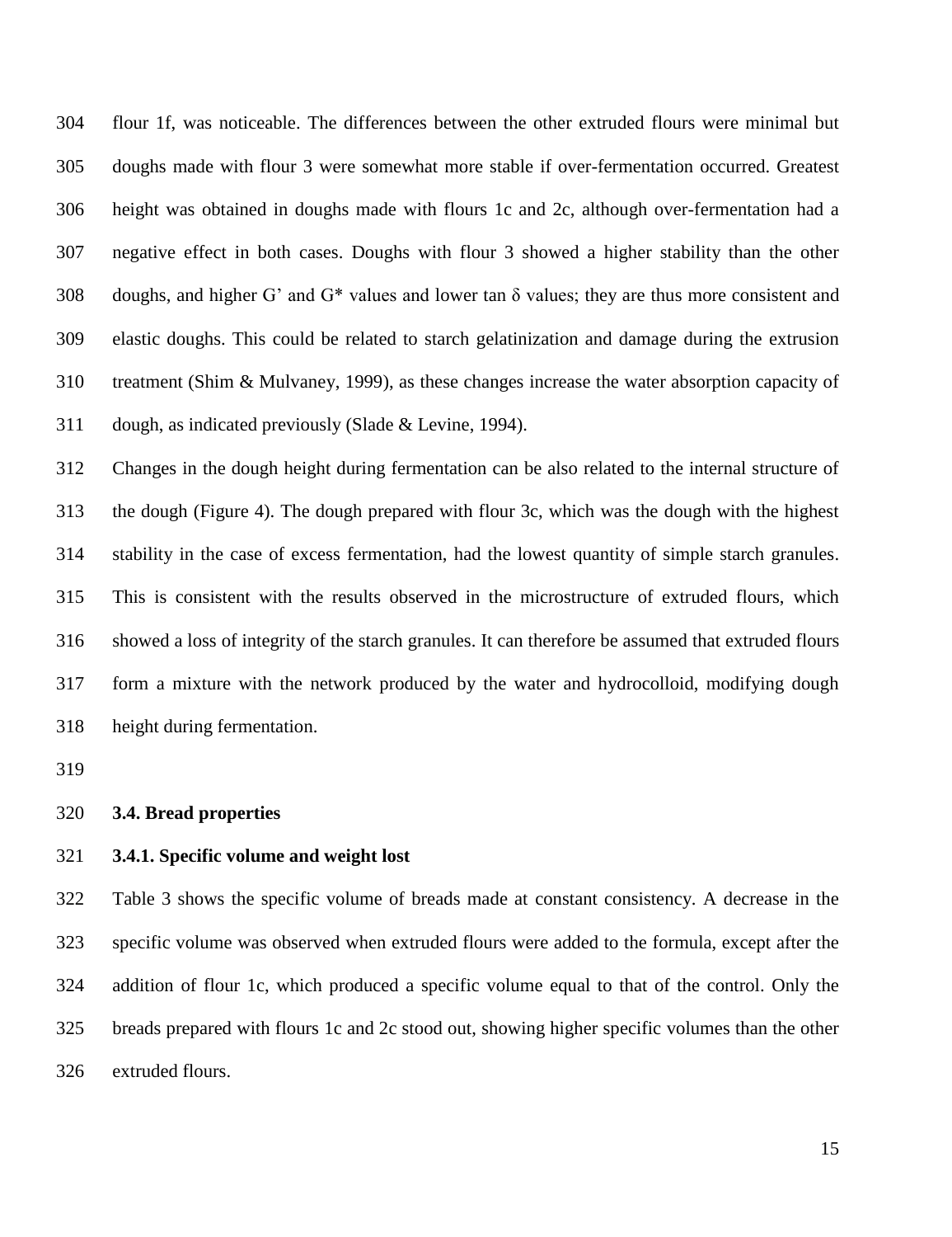No differences in weight loss were observed in the doughs during baking (data not shown).

 In previous studies it has been found that both acidified (Clerici et al., 2009) and non-acidified (Clerici and El-Dash, 2006) extruded rice flours could improve the specific volume of gluten- free breads, depending on the extrusion conditions. However, those authors did not use hydrocolloids in the formula, and the specific volume values obtained were much lower than in our case. This result could indicate some kind of interaction between the hydrocolloids and the extruded flours or their components. Sanchez et al. (2008) made bread with extruded waxy rice flours and also observed an increase in the specific volume of breads when using the extruded flours with the highest intensity extrusion treatments. It is important to note the difference in the moisture values between the bread obtained by those authors as they prepared bread at constant consistency using a penetrometer. In contrast to our study, those authors used a high percentage of starch in the formula and considered that the increase in volume was related to the increase in the quantity of soluble solids, as those components increased the consistency of the aqueous phase, improving the viscoelastic characteristics of doughs.

 Defloor et al. (1991) also found that the addition of extruded starch improved the volume of breads prepared with a mixture of tapioca and soya flour. It is important to note that these authors used high levels of hydration (145%), and their doughs were therefore less consistent than ours. In their case, extruded starches increased the consistency of very soft doughs (in contrast to our study, in which we used more consistent doughs with lower hydration) and made it possible to increase bread volume.

 Gallagher et al. (2003), on the other hand, observed that an increase in dough hydration increased bread volume. In our study we also found that the level of hydration could alter the effect of including certain components that increase dough consistency, such as extruded flours,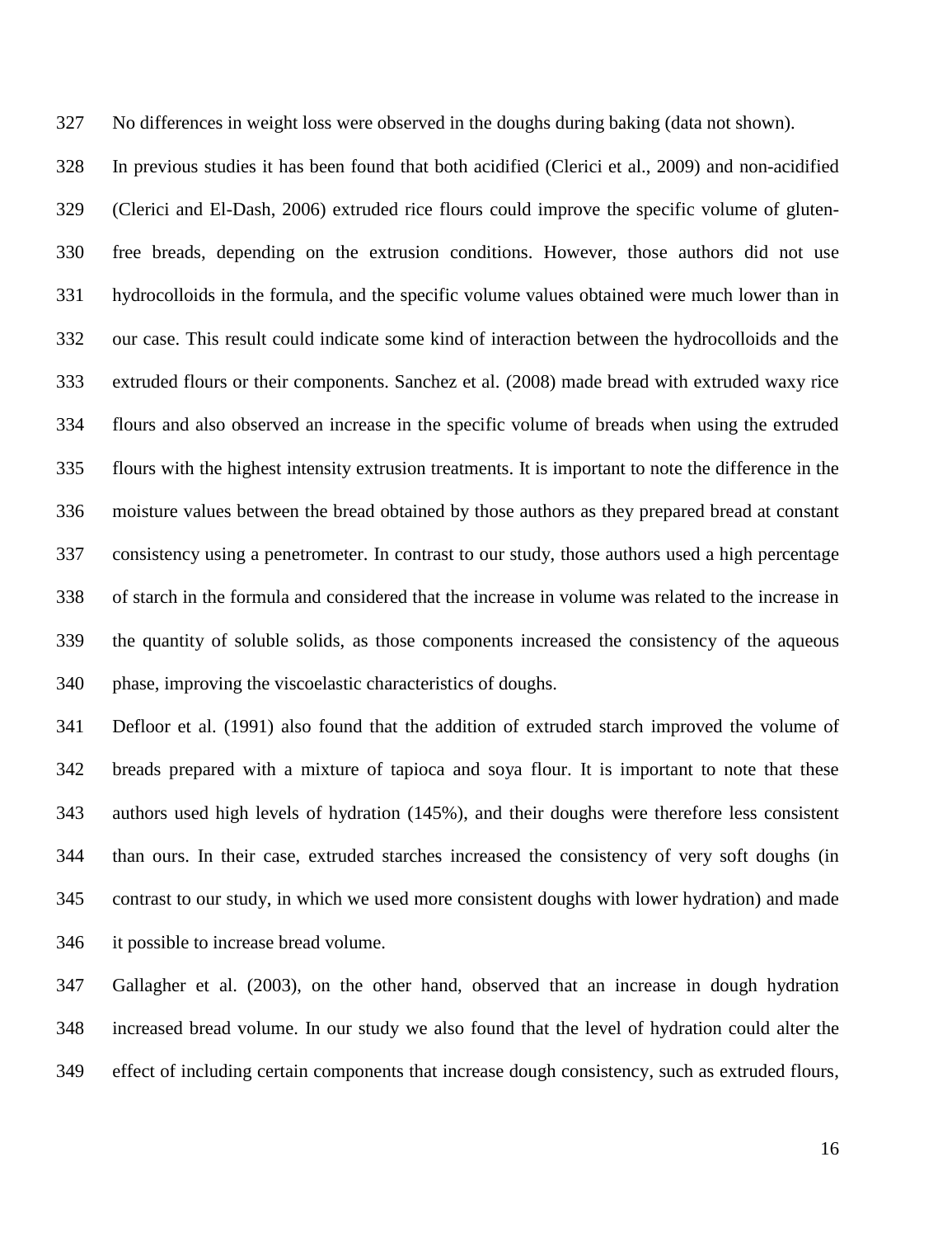and particularly extruded coarser flours, which have a high amount of damaged starch that could contribute greatly to increase dough hydration, as can be seen in table 1 and in figure 1 and 4.In excessively soft doughs, a certain increase in consistency could therefore be useful, though this can have a negative effect in more consistent doughs with lower hydration. Nevertheless, this factor alone cannot explain the changes observed, as breads with a constant consistency were also found to have a different specific volume.

#### **3.4.2. Texture analysis**

The texture parameters of bread at constant consistency are presented in Table 3.

 A tendency to increased hardness was observed as the extrusion intensity of the flours increased. Higher hardness values were also found when using fine flours compared to coarse ones, although significant differences were only detected with loaves elaborated using flours 2.

 No significant differences were found in the springiness or cohesiveness of loaves made with extruded flours compared to control loaves. As in our study, Clerici & El-Dash (2006) reported higher hardness values in breads made with extruded flours. Maleki et al. (1980) and Morad & Wakeil (1976) found that starch retrogradation was strongly influenced by the moisture content of the product. The reduction of starch retrogradation through increased moisture content would therefore produce softer breads. It is also known that bread hardness correlates with bread volume (Gómez et al., 2011), and thus the explanation of the differences in hardness could be related to differences in the specific volume.

 The changes in hardness over time are shown in Figure 6. Loaves made with the control flour and with flours 1f and 2f showed the fastest rates of hardening. Loaves made with flours 1c and 2c showed the lowest hardness values and their hardening curves had a low gradient. Loaves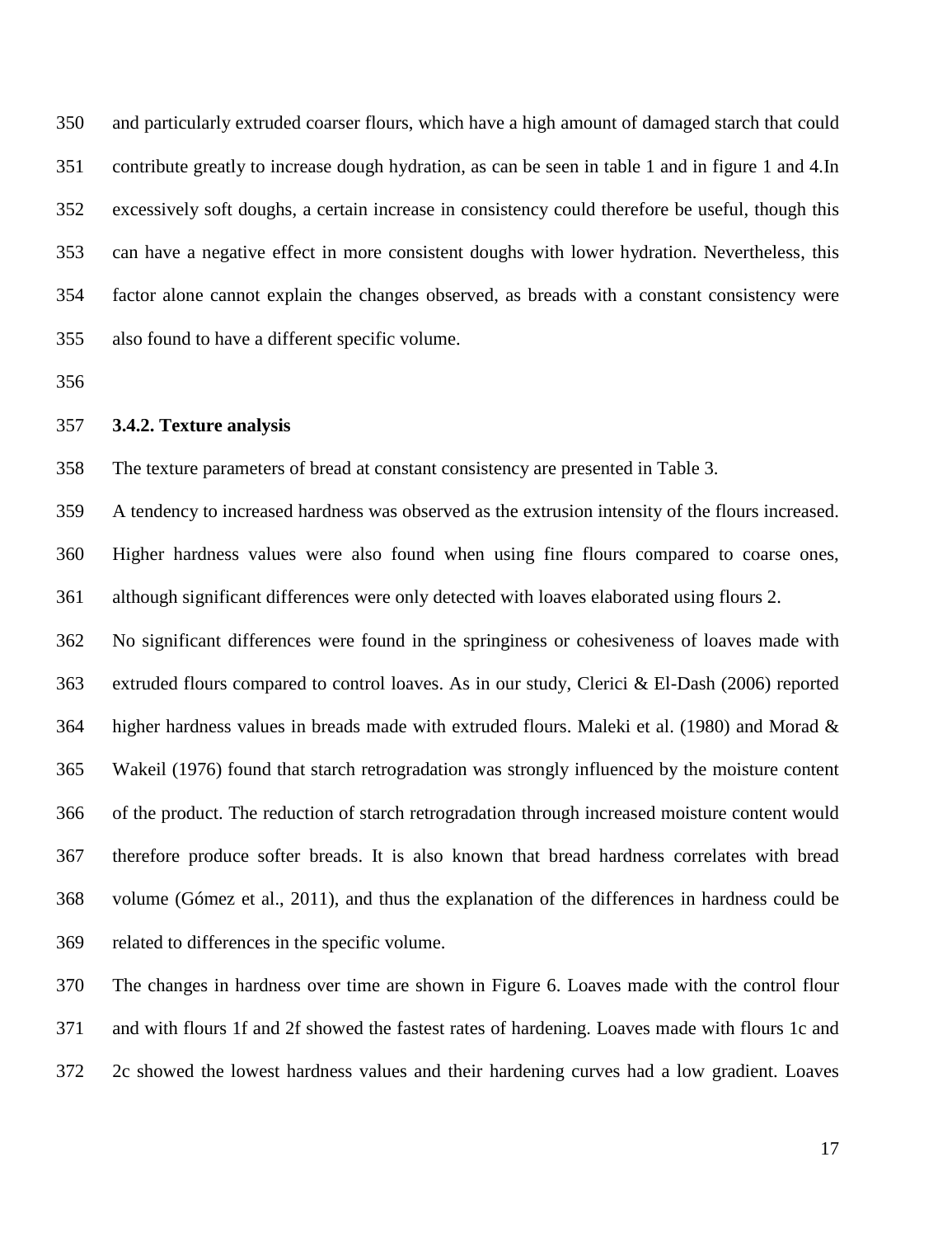made with flours 3 had the highest hardness values up to 24 hours, but the values subsequently remained almost constant or even fell, indicating a decrease in the rate of staling.

 Changes in crumb properties associated with staling include an increase in starch crystallinity and crumb hardness and a decrease in aroma, soluble starch and crumb hydration capacity (D'Appolonia & Morad, 1981). Rogers et al. (1988) stated that the main cause of bread staling is starch retrogradation, which increases with increased moisture content of breads. As gluten-free breads have a high moisture content, starch retrogradation may progress faster during storage than in gluten breads. Extruded flours have a higher water-retention capacity than non-extruded flours and they could thus delay water migration from the crumb to the crust, decreasing the rate of staling. Furthermore, the extrusion process may even break the amylopectin chains (Mercier and Feillet, 1975) and Colonna et al. (1984) demonstrated that extruded wheat starches contain amylose and amylopectin chains with lower molecular weights than drum-dryer starches; this could be another factor that decreases retrogradation and the rate of staling of bread.

### **4. Conclusion**

 The use of extruded flours in the elaboration of gluten-free bread offers an interesting alternative approach to improve gluten-free breads. We found that the addition of extruded flours subjected to high intensity extrusion treatments produced doughs with a higher elastic modulus and consistency, and that it was necessary to add larger volumes of water to achieve constant consistency. The bakery yield is therefore increased. However, the development of doughs prepared with extruded flours was lower, but these doughs showed higher stability to over- fermentation. In general, the addition of extruded flours reduced the specific volume of breads and increased hardness, but these effects were minimized by using the coarse flour fractions,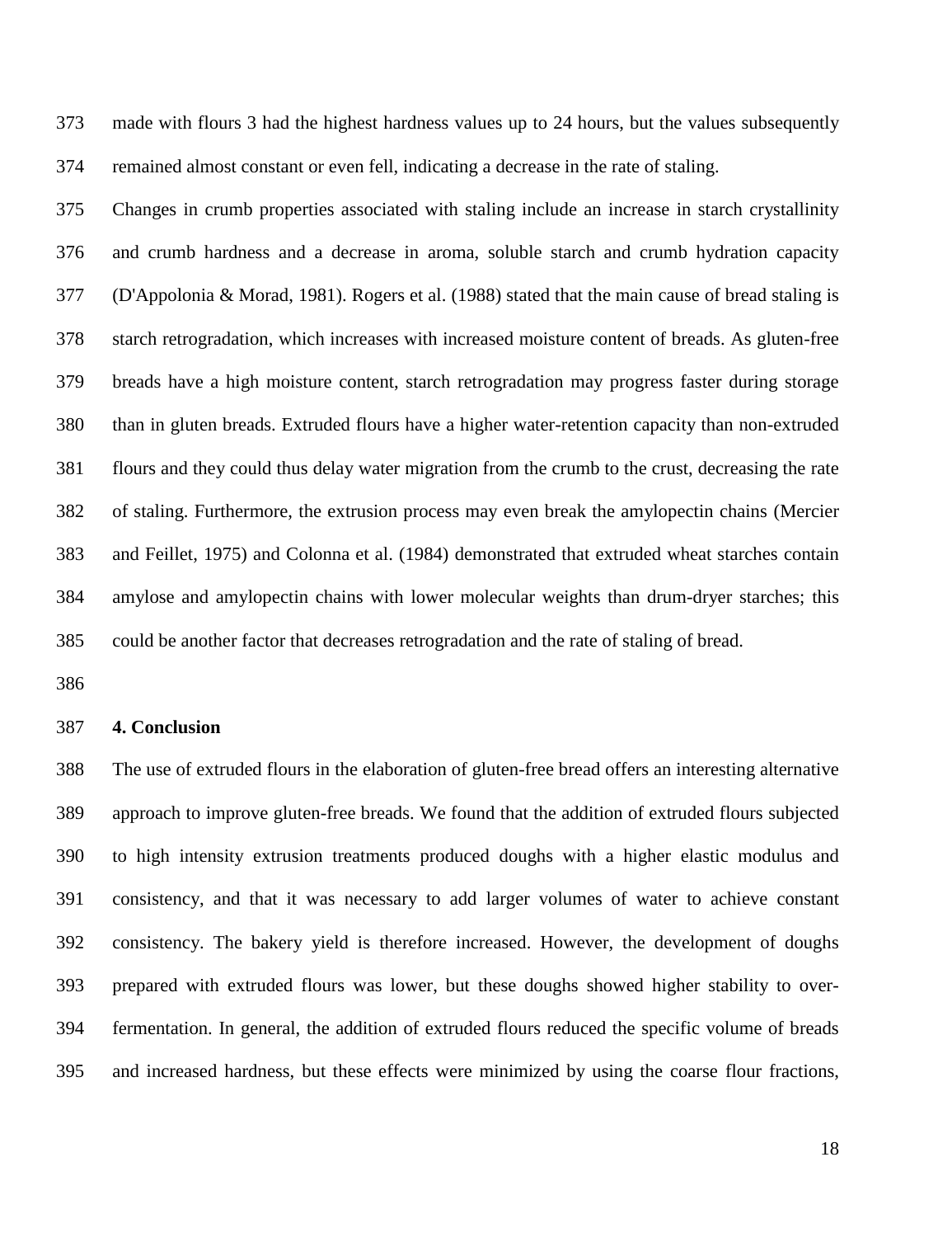which also reduced the rate of staling. Future studies should look in detail at the effect of these extruded flours on the acceptability of breads and their influence in breads with higher levels of hydration.

# **Acknowledgements**

 This study was supported financially by Junta de Castilla y León (VA054A12-2), Spain. The authors are also grateful to Harinera Los Pisones (Zamora, Spain) for supplying the rice flours.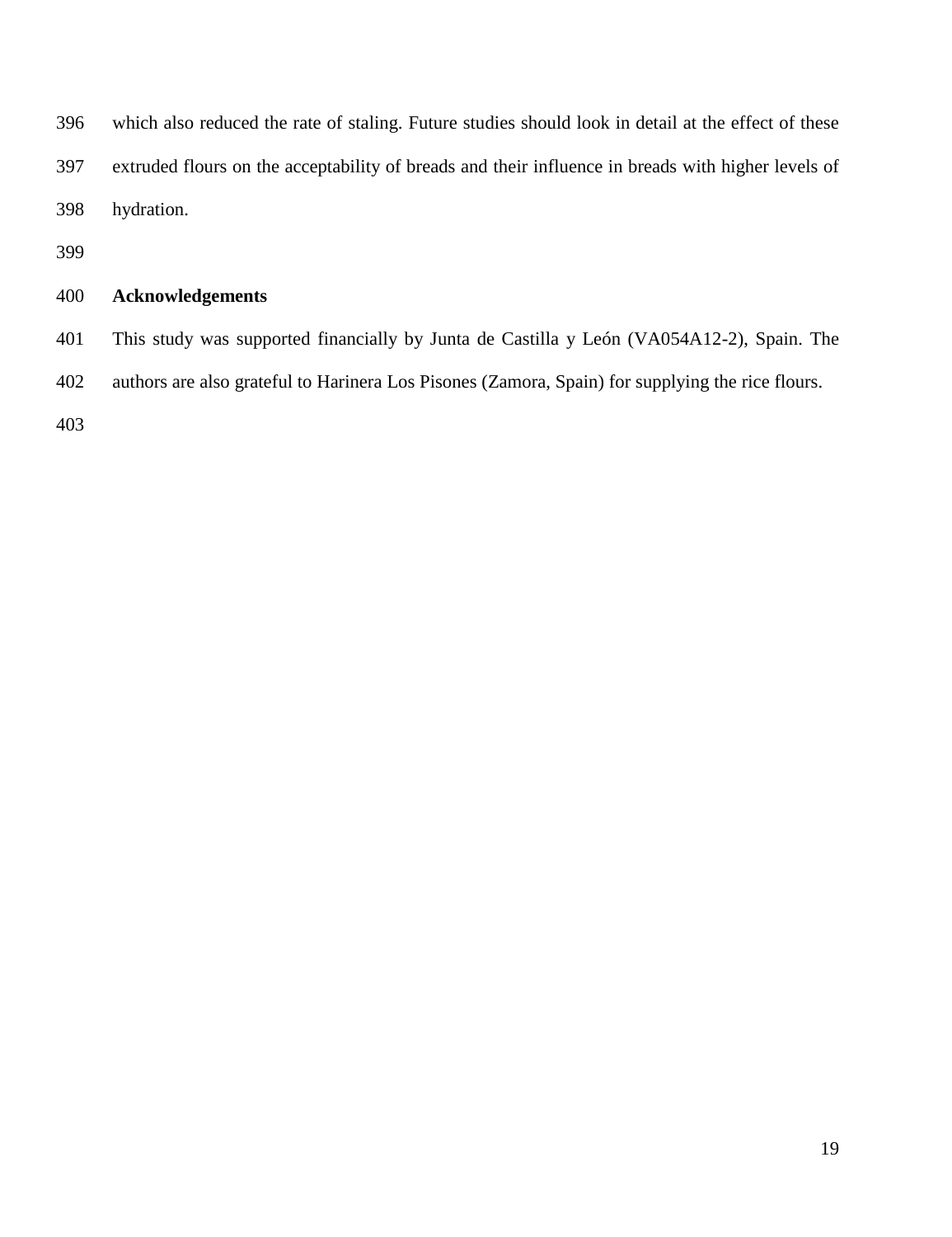**References**

- AACC. 2012. Approved methods of the American Association of Cereal Chemists, method 61-
- 02.01 (RVA) (11th ed.). St. Paul, Minnesota: American Association of Cereal Chemists.
- ARAKI, E., IKEDA, T., ASHIDA, K., TAKATA, K., YAMAKA, M., and IIDA, S. 2009.
- Effects of rice flour properties on specific loaf volume of one-loaf bread made from rice flour
- with wheat vital gluten. Food Sci Technol, 15, 439-448.
- ATWELL, W., HOOD, L., LINEBACK, D., VARRIANOMARSTON, E., and ZOBEL, H.
- 1988. The terminology and methodology associated and basic starch phenomena. Cereal Foods World, 33, 306-308, 310-311.
- BARRES, C., VERGES, B., TAYEB, J., and DELLA VALLE, G. 1990. Transformation of
- wheat flour by extrusion cooking. Influence of screw configuration and operating conditions. Cereal Chem, 67, 427-433.
- CAMIRE, M., CAMIRE, A., and KRUMHAR, K. 1990. Chemical and nutritional changes in foods during extrusion. Crit Rev Food Sci Nutr, 29, 35-57.
- CHAO-CHI CHUANG, G., and YEH, A. 2003. Effect of screw profile on residence time
- distribution and starch gelatinization of rice flour during single screw extrusion cooking. J Food Eng, 63, 21-31.
- CHAO-CHI-CHUANG, G., and YEH, A. 2002. Effects of product temperature and moisture content on viscoelastic properties of glutinous rice extrudate. Cereal Chem, 79, 36-40.
- CHINNASWAMY, R., and HANNAH, M. 1990. Macromolecular and functional properties of
- native and extruded corn starch. Cereal Chem, 67, 490-499.
- CLERICI, M., and EL-DASH, A. 2006. Extruder rice flour as a gluten substitute in the
- production of rice bread. Arch Latinoam Nutr, 56, 288-294.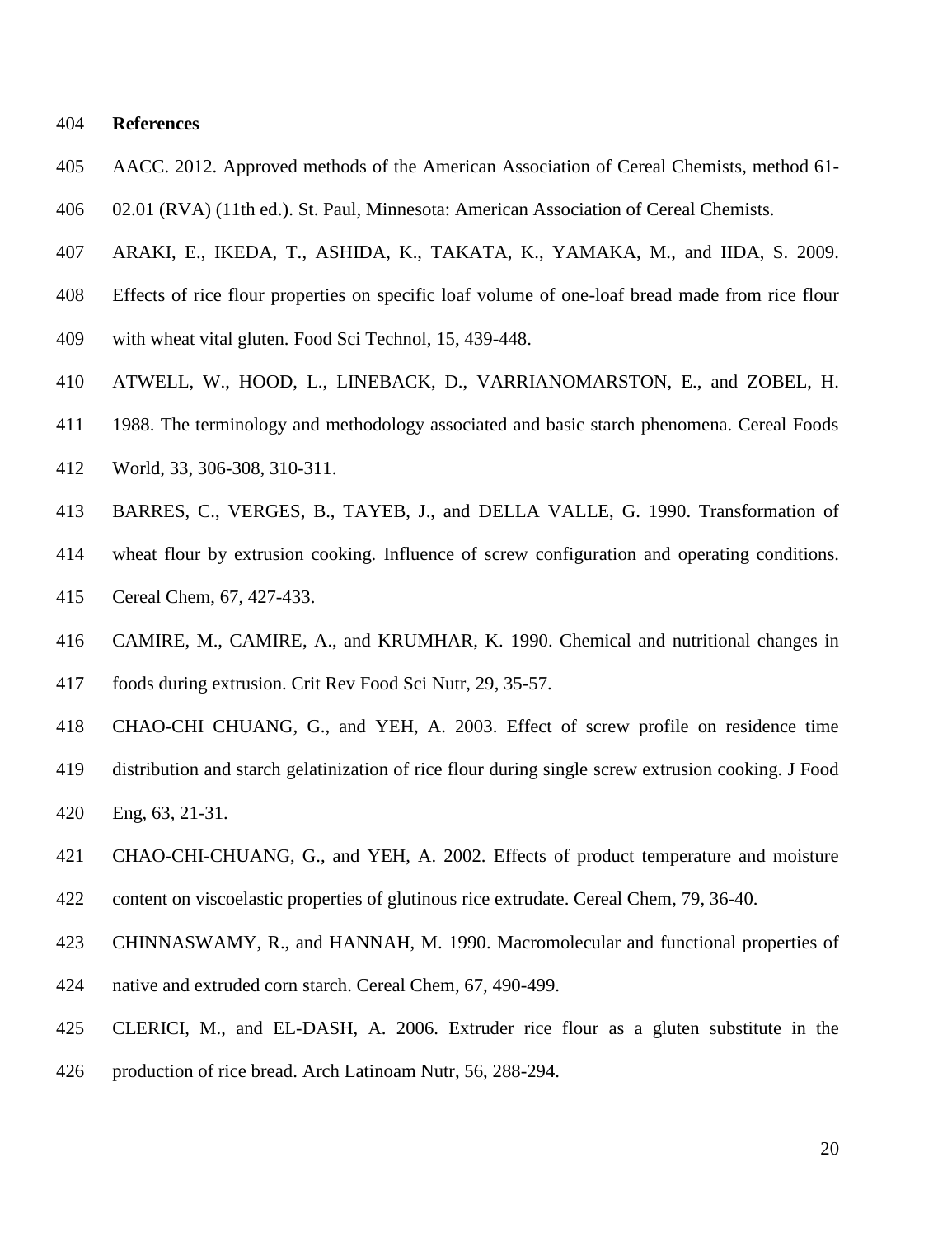CLERICI, M., ARIOLDI, C., and EL-DASH, A. 2009. Production of acidic extruder rice flour and its influence on the qualities of gluten free bread. Food Sci Technol, 42, 618-623.

COLONNA, P., DOUBLIER, J., MELCION, J., MONREDON, F., and MERCIER, C. 1984.

- Extrusion cooking and drum drying of wheat starch. I. Physical and macromolecular
- modifications. Cereal Chem, 61, 538-543.
- CURETON, P., and FASANO, A. 2009. The increasing incidence of celiac disease and the
- range of gluten-free products in the marketplace . In Gluten-Free Food Science and Technology
- (E. Gallagher ed.) pp. 1-15. Dublin, Ireland: Wiley-Blackwell.
- CURIC, D., NOVOTNI, D., BAUMAN, I., KRICKA, T., and DUGUM, J. 2009. Optimization
- of extrusion cooking of cornmeal as raw material for bakery products. J Food Process Eng, 32, 294-317.
- CZUCHAJOWSKA, Z., and POMERANZ, Y. 1993. Gas-formation and gas retention 1. The system and methodology. Cereal Foods World, 38, 499-503.
- D'APPOLONIA, L., and MORAD, M. 1981. Bread staling. Cereal Chem, 58, 186-190.
- DEFLOOR, I., DE GEEST, C., SCHELLEKENS, M., MARTENS, A., and DELCOUR, J. 1991.
- Emulsifiers and/or extruded starch in the productions of breads from cassava. Cereal Chem, 68, 323-327.
- DOBRASZCZYK, B., and MORGENSTERN, M. 2003. Rheology and the breadmaking process. J Cereal Sci, 38, 229-245.
- DOUBLIER, J., COLONNA, P., and MERCIER, C. 1986. Extrusion cooking and drum drying
- of wheat-starch 2. Rheological characterization of starch pastes. Cereal Chem, 63, 240-246.
- EL-DASH, A., GONZALES, R., and CIOL, M. 1983. Response surface methodology in the
- control of thermoplastic extrusion of starch. J Food Eng, 2, 129-152.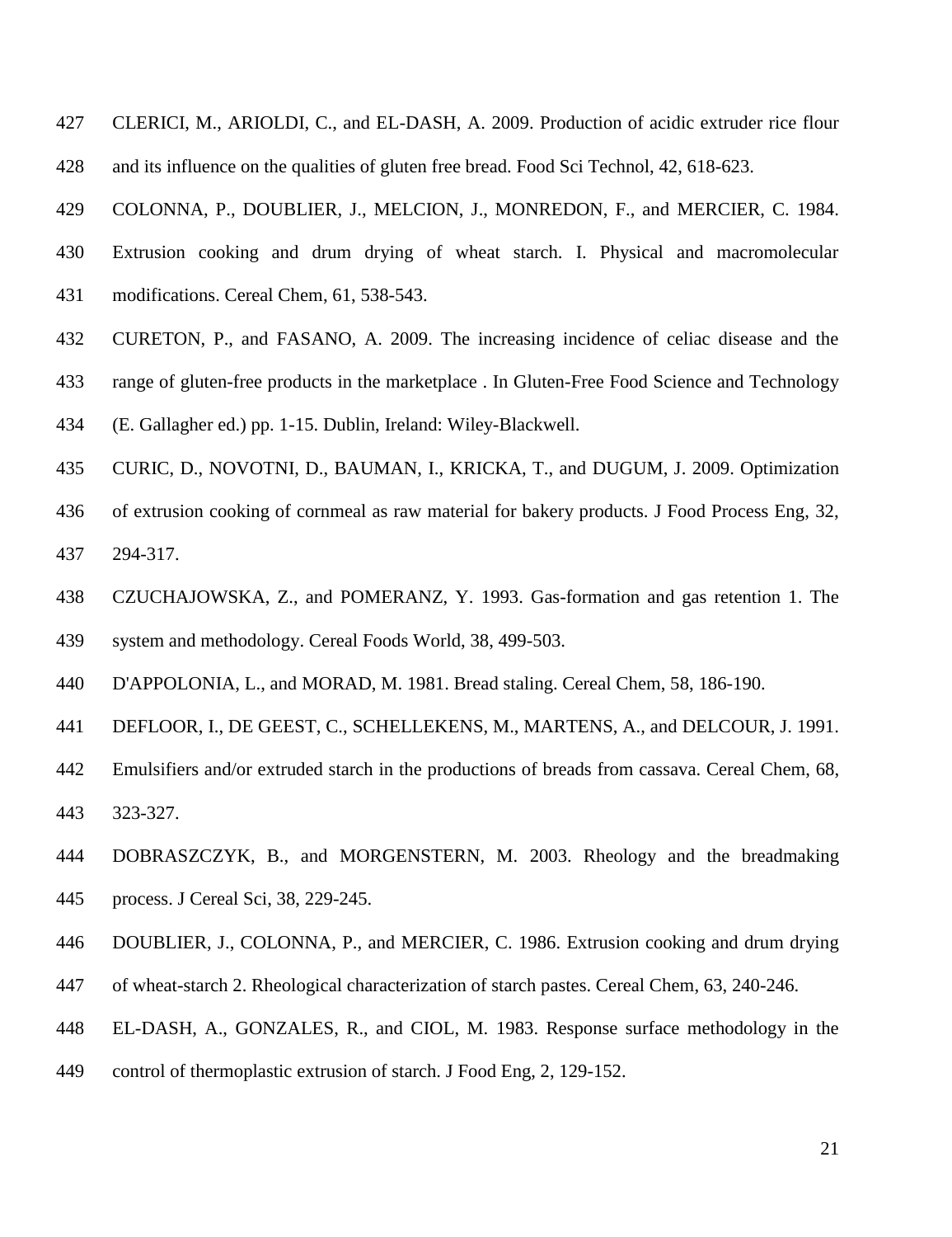- CURETON, P., and FASANO, A. 2009. The increasing incidence of celiac disease and the
- range of gluten-free products in the marketplace . In Gluten-Free Food Science and Technology
- (E. Gallagher ed.) pp. 1-15. Dublin, Ireland: Wiley-Blackwell.
- GALLAGHER, E., GORMLEY, T., and ARENDT, E. 2003. Crust and crumb characteristics of
- gluten free breads. J Food Eng, 56, 153-161.
- GÓMEZ, M., JIMÉNEZ, S., RUIZ, E., and OLIETE, B. 2011. Effect of extruded wheat bran on
- dough rheology and bread quality. Food Sci Technol, 44, 2231-2237.
- GONZÁLEZ, R. J., TORRES, R. L., and AÑÓN, M. C. 2000. Comparison of rice and corn
- cooking characteristics. Polish J Food, 50, 29-54.
- HAGENIMANA, A., DING, X., and FANG, T. 2006. Evaluation of rice flour modified by extrusion cooking. J Cereal Sci, 43, 38-46.
- HOOVER, R., and VASANTHAN, T. 1994. Effect of heat-moisture treatment on the structure and physicochemical properties of cereal, legume and tuber starches. Carbohydr Res, 252, 33-
- 53.
- HSIEH, F., and LUH, B. 1991. Rice snack foods. In Rice volume II: Utilization (B. Luh ed.) pp. 225-249. Nueva York. EEUU: Van Nostrand Reinhold.
- KIM, D., BAE, I., INGLETT, G., and LEE, S. 2009. Effect of hydrothermal treatment on the physicochemical, rheological and oil-resistant properties of rice flour. J Texture Stud, 40, 192- 207.
- LU, S., CHEN, C., and LII, C. 1994. Gel-chromatography fractionation and thermal characterization of rice starch affected by hydrothermal treatment. Cereal Chem, 73, 5-11.
- MALEKI, M., HOSENEY, R., and MATTERN, P. 1980. Effects of loaf volume, moisture
- content, and protein quality on the softness and staling of bread. Cereal Chem, 57, 138-140.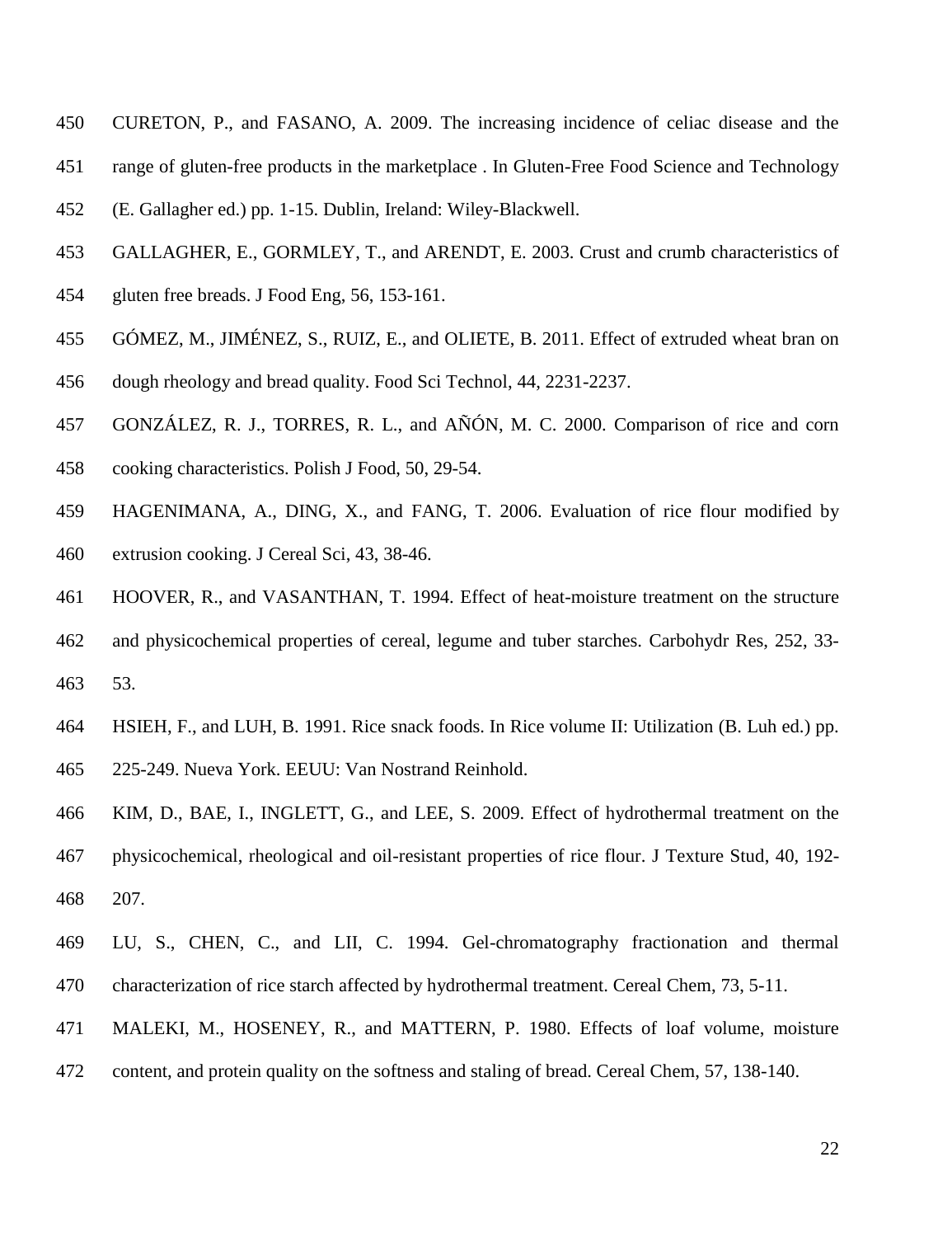- MCPHERSON, A., BAILEY, T., and JANE, J. 2000. Extrusion of cross-linked hydroxypropylated corn starches I. Pasting properties. Cereal Chem, 77, 320-325.
- MERCIER, C., and FEILLET, P. 1975. Modification of carbohydrate components by extrusion-
- cooking of cereal products. Cereal Chem, 63, 283-297.
- MORAD, M., and WAKEIL, F. 1976. Effect of wheat starch, protein and moisture content on
- staling of bread. Getreide, Mehl und Brot, 30, 106-107.
- NISHITA, K., and BEAN, M. 1982. Grinding methods: Their impact in rice flour properties. Cereal Chem, 59, 46-49.
- ROGERS, D., ZELEZNAK, K., and LAI, C. H. 1988. Effect of native lipids, shortening and
- bread moisture on bread firming. Cereal Chem, 65, 398-401.
- ROSELL, C. 2009. Enzymatic Manipulation of Gluten-Free Breads. In Gluten-Free Food Science and Technology (E. Gallagher ed.) pp. 83-98. Dublin, Ireland: Wiley-Blackwell.
- SANCHEZ, H., GONZALEZ, R., OSELLA, C., TORRES, R., and DE LA TORRE, M. 2008.
- Elaboration of bread without gluten from extruded rice flour. Cienc Tecnol Aliment, 6, 109-116.
- SCHOBER, T. 2009. Manufacture of gluten-free specialty breads and confectionery products. In
- Gluten-Free Food Science and Technology (E. Gallagher ed.) pp. 130-180. Dublin, Irlanda: Wiley-Blackwell.
- SHIM, J., and MULVANEY, S. 1999. Effect of cooking temperature and stirring speed on rheological properties end microstructure of corn starch and oat flour gels. Cereal Foods World, 44, 349-356.
- SLADE, L., and LEVINE, H. 1994. Structure-function relationships of cookie and cracker ingredients. In The Science of Cookie and Cracker Production (H. Faridi, ed.) pp. 23-241.
- Nueva York: Chapman and Hall.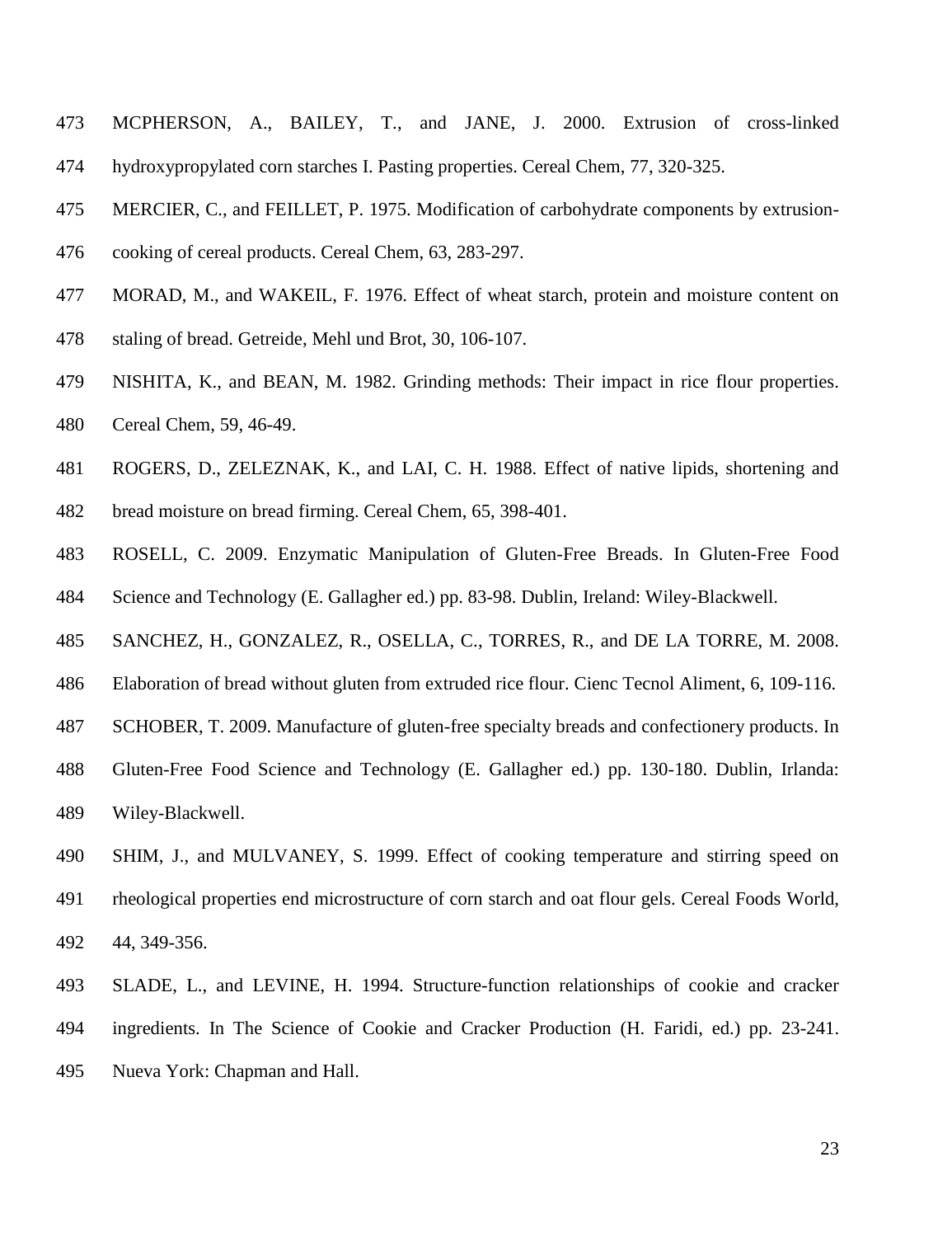- WOLF, B. 2010. Polysaccharide functionality through extrusion processing. Curr Opin Colloid
- Interface Sci, 15, 50-54.
- YEH, A., and LI, J. 1996. A continuous measurement of swelling of rice starch during heating. J
- Cereal Sci, 23, 277-283.
- YEH, A., WU, T., and JAW, Y. 1999. Starch transitions and their influence on flow pattern
- during single-screw extrusion cooking of rice flour. Food Bioprod Process, 77, 47-54.
- YLIMAKI, G., HAWARYSH, Z., HARDIN, R., and THOMSON, A. 1988. Application of
- response surface methodology to the development of rice flour yeast breads: objective
- measurements. J Food Sci, 53, 1800-1805.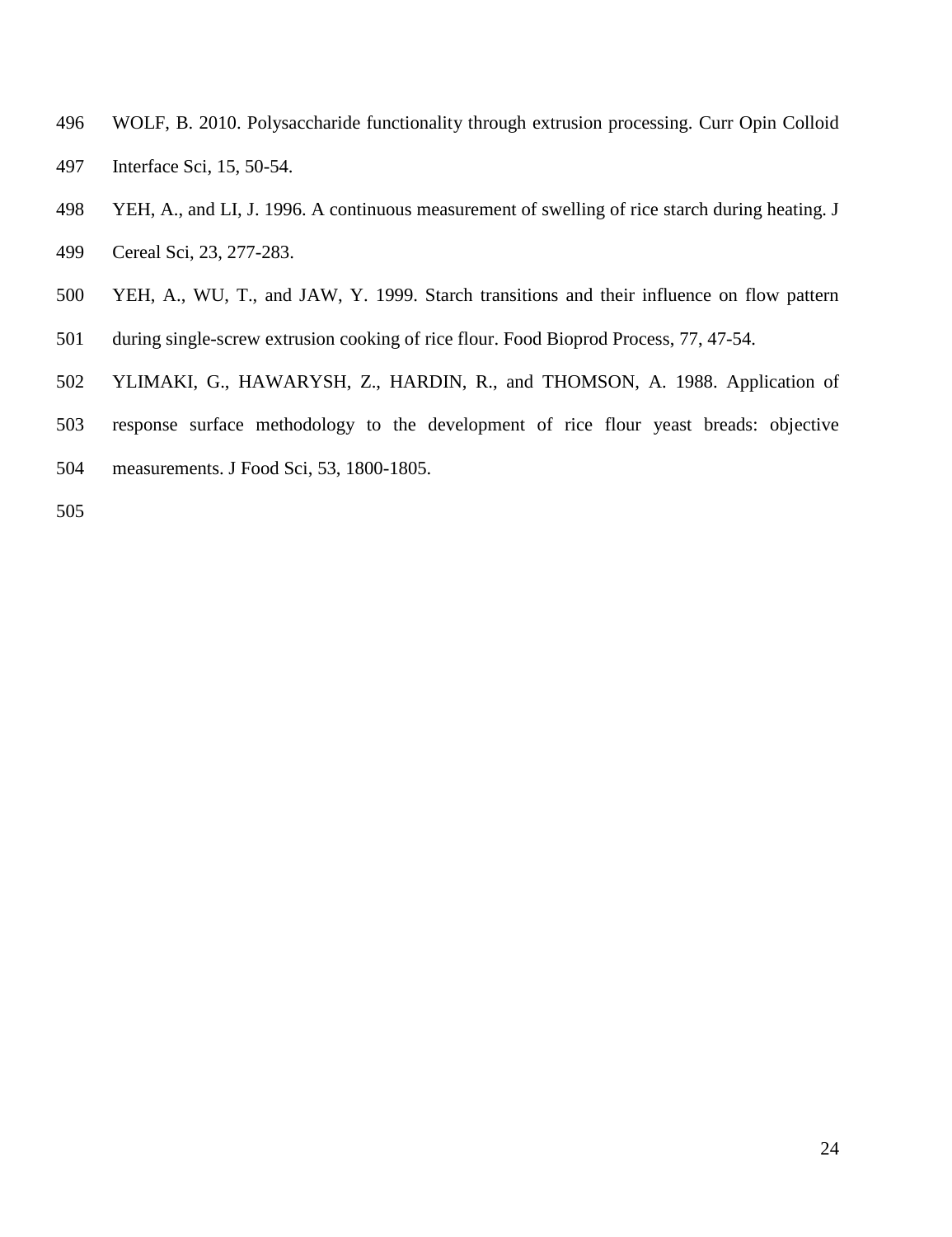| 506 | Table 1: Chemical composition of different types of flour of non-extruded flour with 10% |
|-----|------------------------------------------------------------------------------------------|
| 507 | substituted extruded flour.                                                              |

|               | Damage                    |                 | Moisture         |
|---------------|---------------------------|-----------------|------------------|
| <b>Flours</b> | Starch $(\%)$             | Protein $(\%)$  | (% )             |
|               | Flour 3f $29,81 \pm 2.50$ | $7,85 \pm 1.24$ | $9,56 \pm 0.40$  |
|               | Flour 3c $36,57\pm0.28$   | $8,42 \pm 1.50$ | $10,23\pm0.65$   |
|               | Flour 2f $19,78\pm2.60$   | $8,25 \pm 1.30$ | $13,96\pm2.10$   |
| Flour 2c      | $30,29 \pm 4.22$          | $8,11\pm1.11$   | $14,04 \pm 1.74$ |
|               | Flour 1f $11,09\pm2.91$   | $8,74\pm0.98$   | $10,72 \pm 3.65$ |
| Flour 1c      | $10,88 \pm 1.64$          | $8,04 \pm 1.01$ | $11,2{\pm}2.64$  |
| Control       | $5,75 \pm 0.97$           | $7,81 \pm 0.99$ | $13,45 \pm 3.05$ |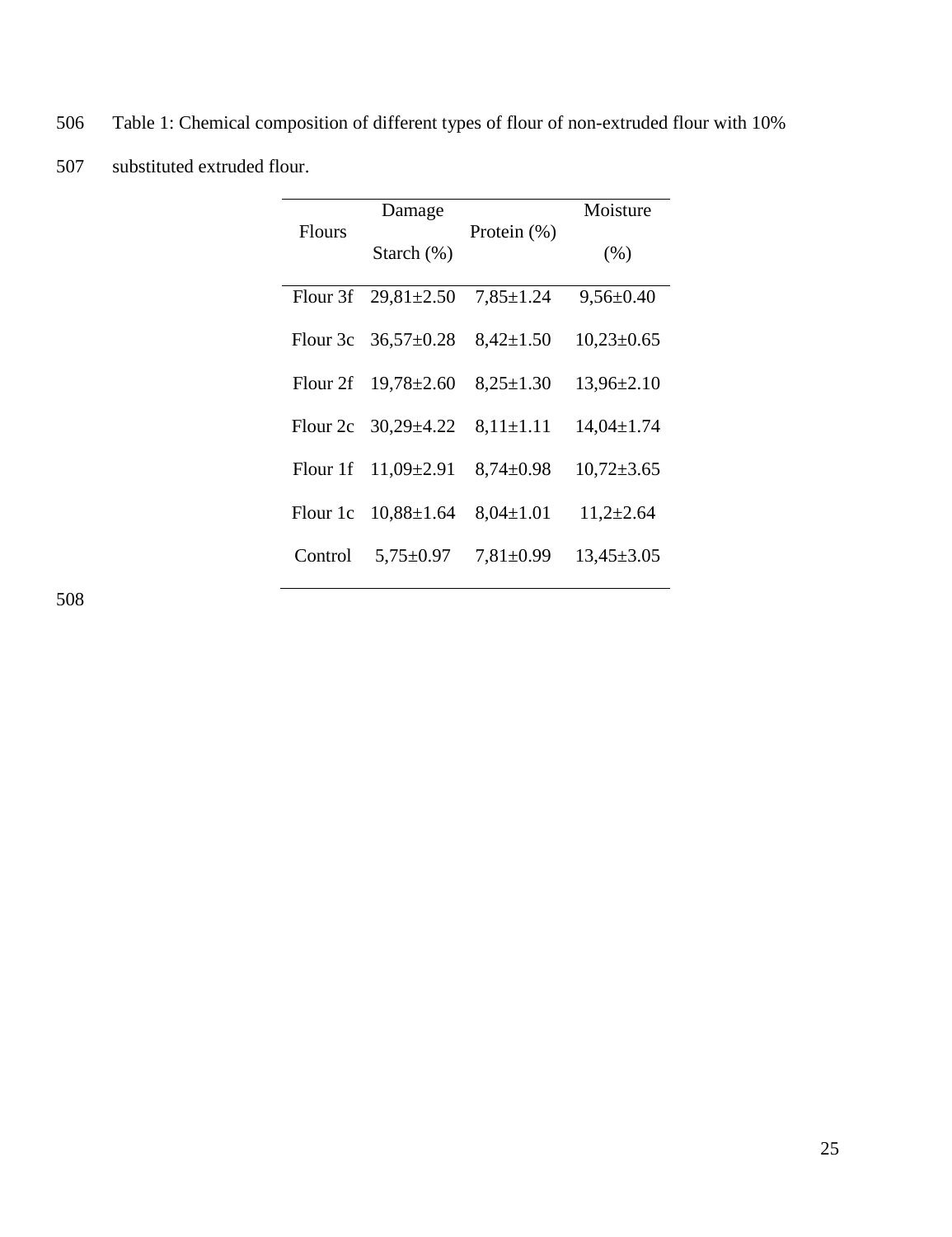509 Table 2: Viscous behaviour in a heating-cooling cycle of non-extruded flour with 10% 510 substituted extruded flour.

| <b>Flours</b>       | $PV$ (cp)  | $BR$ (cp)                       | $TR$ (cp)                                                | $ST$ (cp)      | $FV$ (cp)      |
|---------------------|------------|---------------------------------|----------------------------------------------------------|----------------|----------------|
| Flour <sub>3f</sub> | $3793a+94$ | $1296a+2$                       | $2496a+93$                                               | $2510h + 6$    | $5006a+98$     |
| Flour 3c            | 3913a+46   |                                 | $-1224a+182$ $2688ab+135$ $2306a+106$                    |                | 4994a $\pm$ 29 |
| Flour <sub>2f</sub> | 4596b+64   | $1759$ <sub>bc+19</sub>         | $2837h + 84$                                             | $2773c_{d+17}$ | $5610h + 67$   |
| Flour <sub>2c</sub> |            |                                 | $4571b\pm16$ $1690bc\pm160$ $2881b\pm176$ $2656bc\pm121$ |                | 5537b+56       |
| Flour 1f            | 4444h+77   | $1663b \pm 35$                  | 2781ab+42                                                | 2777cd+26      | $5558h+16$     |
| Flour 1c            | 4682b+244  | $1706$ hc+11 2975hc+234         |                                                          | $2706c + 6$    | $5681h + 228$  |
| Control             |            | $5175c \pm 142$ $1947c \pm 192$ | $3228c+49$                                               | $2925d+62$     | $6153c+12$     |

511 Values with different letters in the same parameter are significantly different  $(p<0.05)$ .

512 Data shown are the mean of two repetitions for each type of simple

513 PV = Pasting temperature;  $BR = Breakdown$ ;  $TR = Trough$ ;  $ST = Setback$ ;  $FV = Final viscosity$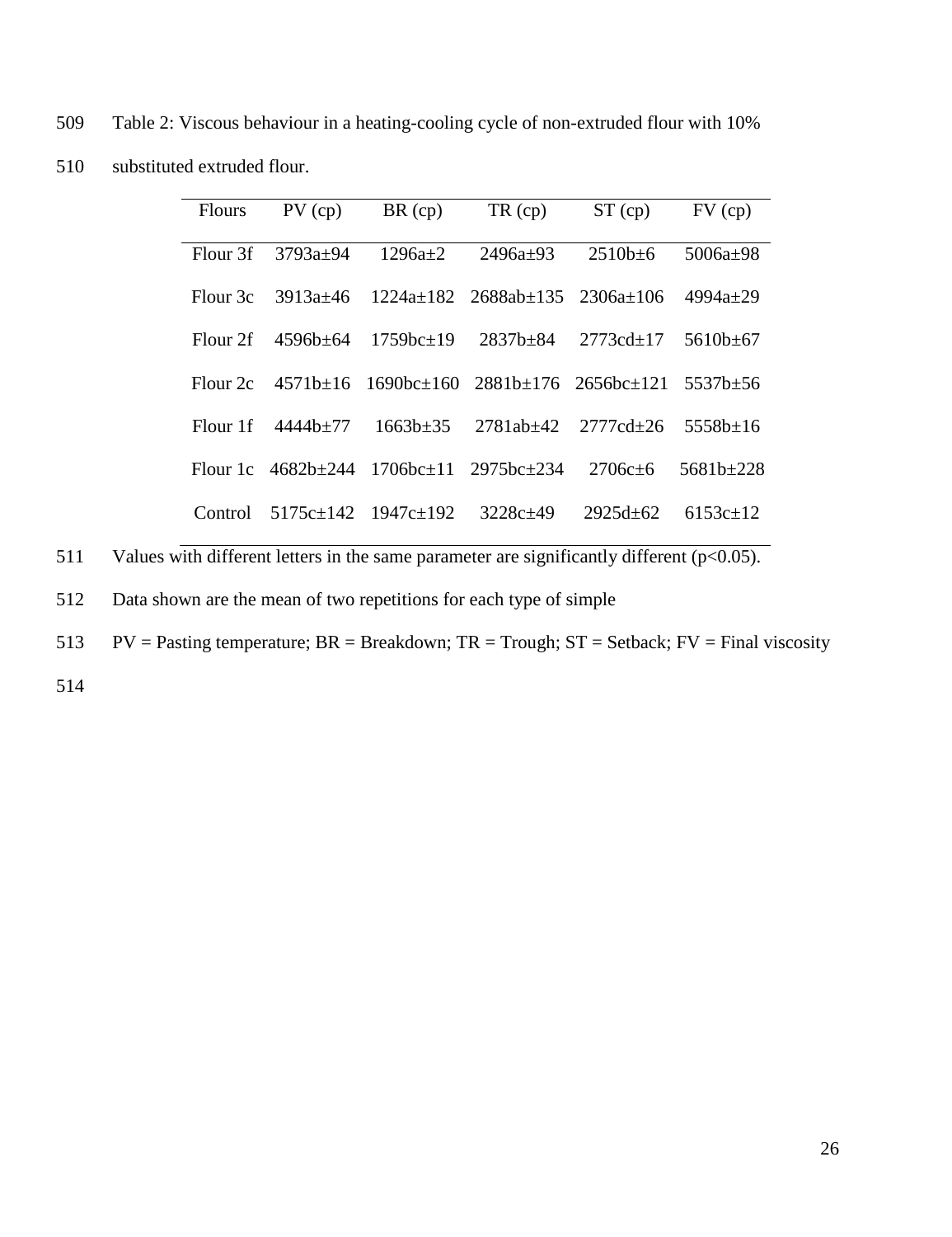515 Table 3: Specific volume, texture properties and percentage hydration of breads made at

|                     | Specific           |                     |                    |                    |                   |
|---------------------|--------------------|---------------------|--------------------|--------------------|-------------------|
| Flour               | volume $(m^3/kg)$  | Hardness (N)        | Springiness        | Cohesiveness       | % Hydration       |
| Flour 3f            | $2.807a \pm 0.121$ | 22.018e±1,155       | $0.689a \pm 0.030$ | $0.244a \pm 0.001$ | $76.67d \pm 0.01$ |
| Flour 3c            | $2.813a \pm 0.192$ | 21.370e±0,588       | $0.738a \pm 0.045$ | $0.314a \pm 0.102$ | 74.55c±0,31       |
| Flour 2f            | $2.987a \pm 0.171$ | $13.675d \pm 0.583$ | $0.706a \pm 0.015$ | $0.271a \pm 0.005$ | 74.86c±0,08       |
| Flour <sub>2c</sub> | $3.637b \pm 0.259$ | $6.430c \pm 1,649$  | $0.635a \pm 0.070$ | $0.307a \pm 0.061$ | 78.92c±0,23       |
| Flour 1f            | $3.041a \pm 0.311$ | $4.153b \pm 0.181$  | $0.615a \pm 0.007$ | $0.286a \pm 0.003$ | 72.98b±0,01       |
| Flour 1c            | $4.597c \pm 0.121$ | 2.431b±0,378        | $0.590a \pm 0.125$ | $0.297a \pm 0.013$ | 73.36b±0,33       |
| Control             | $4.802c \pm 0.044$ | $1.723a \pm 0.693$  | $0.656a \pm 0.067$ | $0.348a \pm 0.018$ | $70.00a \pm 1.17$ |

516 constant consistency.

517 Values with different letters in the same parameter are significantly different  $(p<0.05)$ .

518 Data shown are the means of two repetitions for each kind of simple

519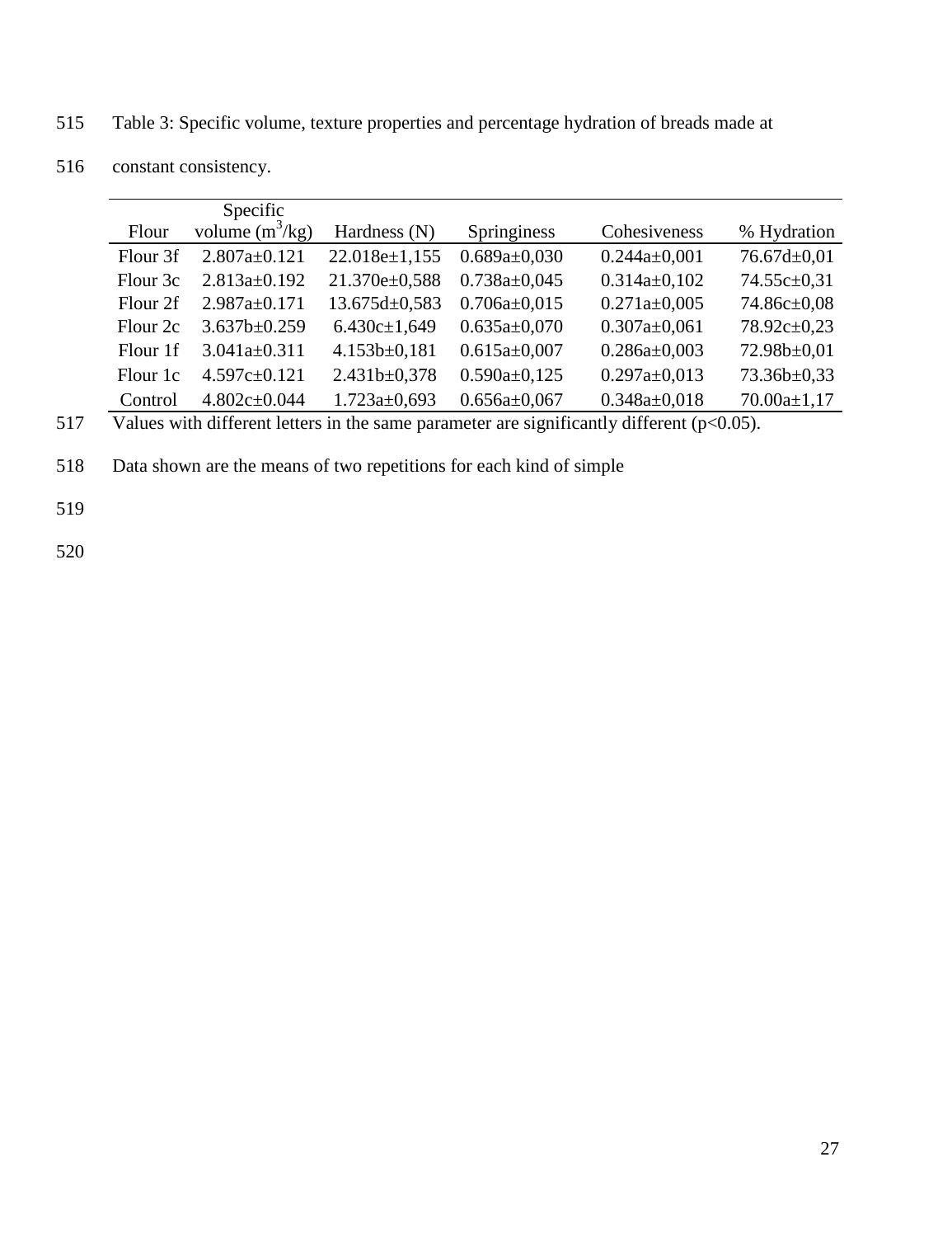Figure captions:

 Figure 1: Photomicrographs from the environmental scanning electron microscope (ESEM) (×2000) study of the control flour and flours extruded with different intensities of treatment (analysis made in triplicate with subsequent selection of the most representative photomicrographs). a) control flour (non-extruded), b) extruded flour 1f, c) extruded flour 2f, d) extruded flour 3f. 1) compound starch granule, 2) swollen starch granule, 3) gelatinized starch granules.

 Figure 2: Mechanical spectrum of doughs. G' and G'' values according to oscillation frequency 529 ( $\omega$ ) in fine flours (a) and coarse flours (b). G' values are represented by filled symbols and G'' values are represented by unfilled symbols. Control (diamond), flour 1 (square), flour 2

(triangle), flour 3 (circle).

532 Figure 3: Mechanical spectrum of dough. tan  $\delta$  (a) and  $G^*$  (b) according to oscillation frequency

( $\omega$ ). Extruded fine flours are represented by unfilled symbols and extruded coarse flours by

filled symbols. Control (cross), flour 1f (unfilled square), flour 2f (unfilled triangle), 3f (unfilled

circle), 1c (filled square), 2c (filled triangle), 3c (filled circle)

536 Figure 4: Photomicrographs of the scanning electronic microscope (SEM)  $(\times 1000)$  of doughs

prepared with non-extruded flour with 10% substitution by extruded flour (analysis performed in

triplicate with subsequent selection of the most representative photomicrographs). a) control, b)

dough made with flour 3c,. Arrows indicate damaged starch granules.

Figure 5: Dough height during fermentation.

 Figure 6: Changes in hardness over time. Extruded fine flours are represented by unfilled symbols and discontinuous lines. Extruded coarse flours are represented by filled symbols and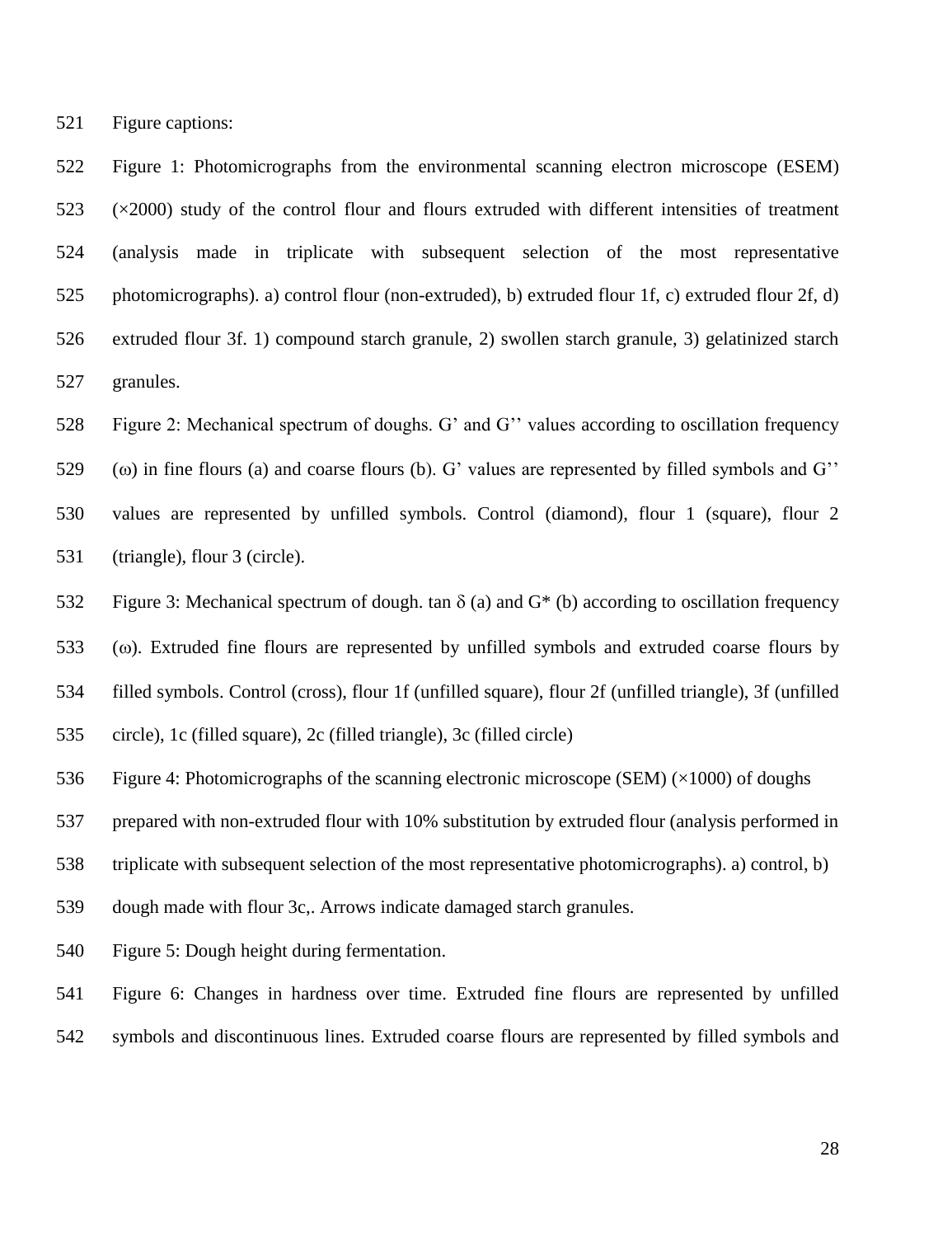- continuous lines. Control (cross), flour 1f (unfilled square), flour 2f (unfilled triangle), 3f
- (unfilled circle), 1c (filled square), 2c (filled triangle), 3c (filled circle)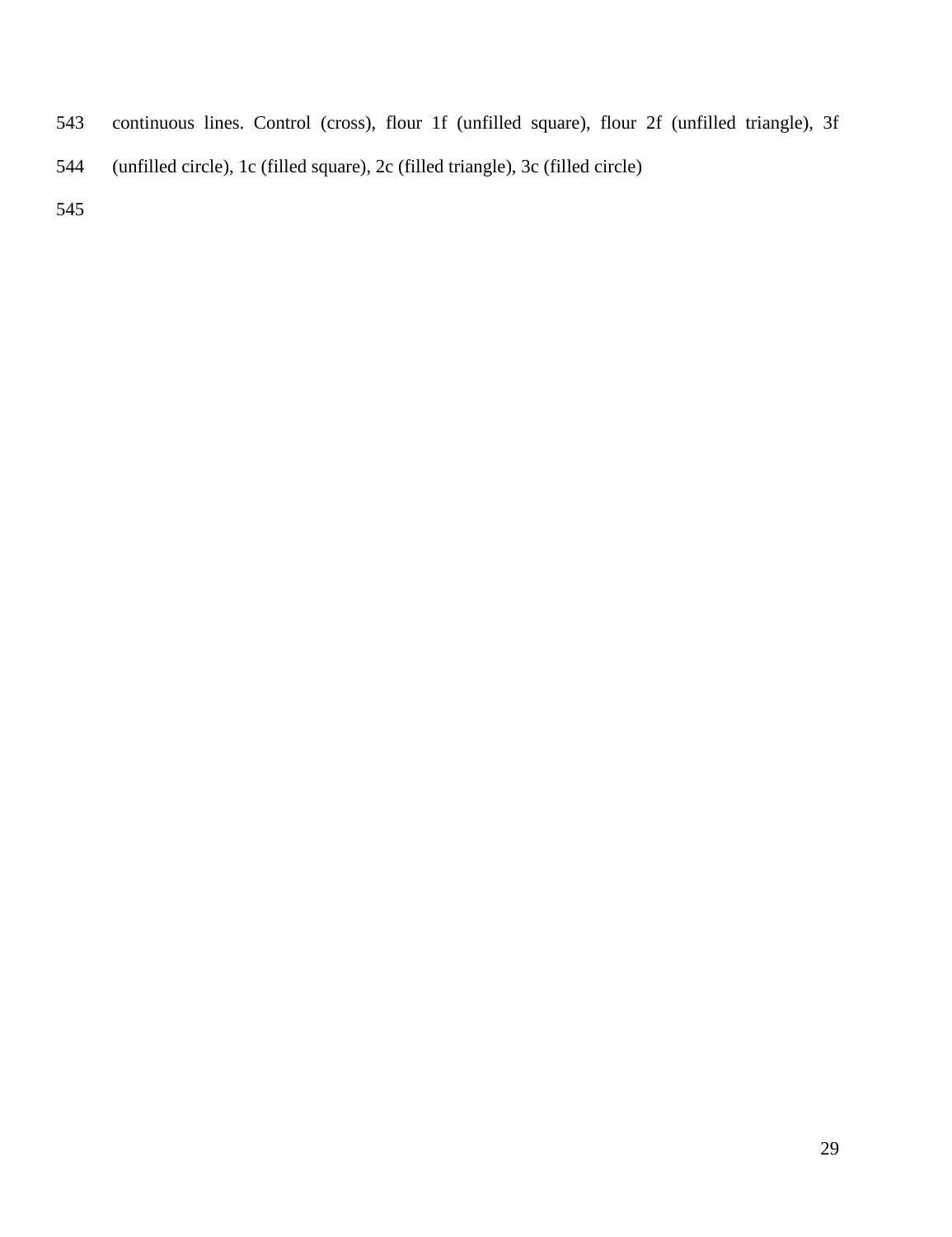Figure 1:

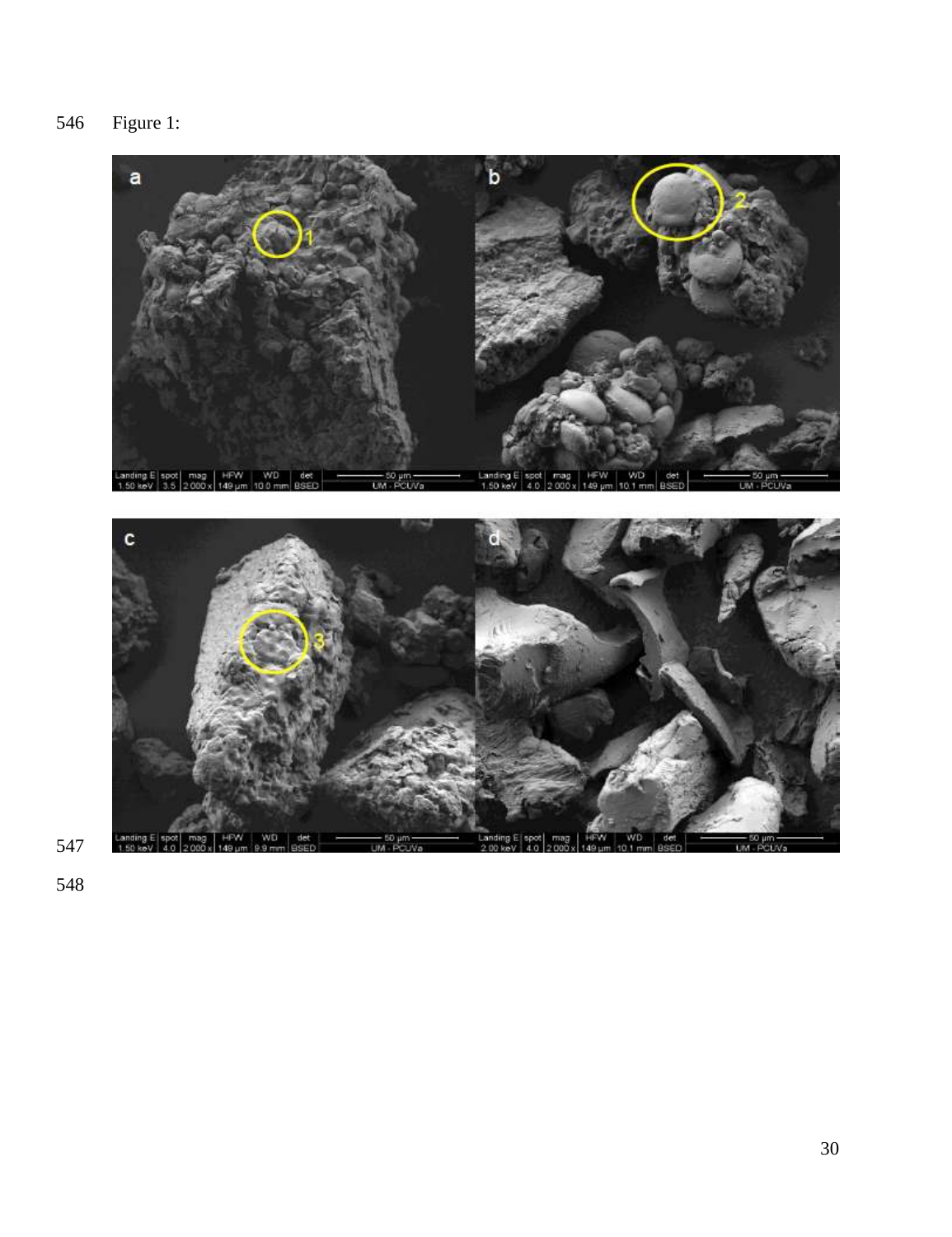



 $\overset{\scriptscriptstyle \mathrm{s}}{\scriptscriptstyle \mathrm{\omega}}$  (1/s)

 $\rm_6$ 

 $10$ 

 $_{\rm 12}$ 

 $_{\rm 14}$ 

 $16$ 

550

551

30000 20000 10000  $\,$  0  $\,$  $_0^+$ 

 $\,$ 

 $\ddot{\rm a}$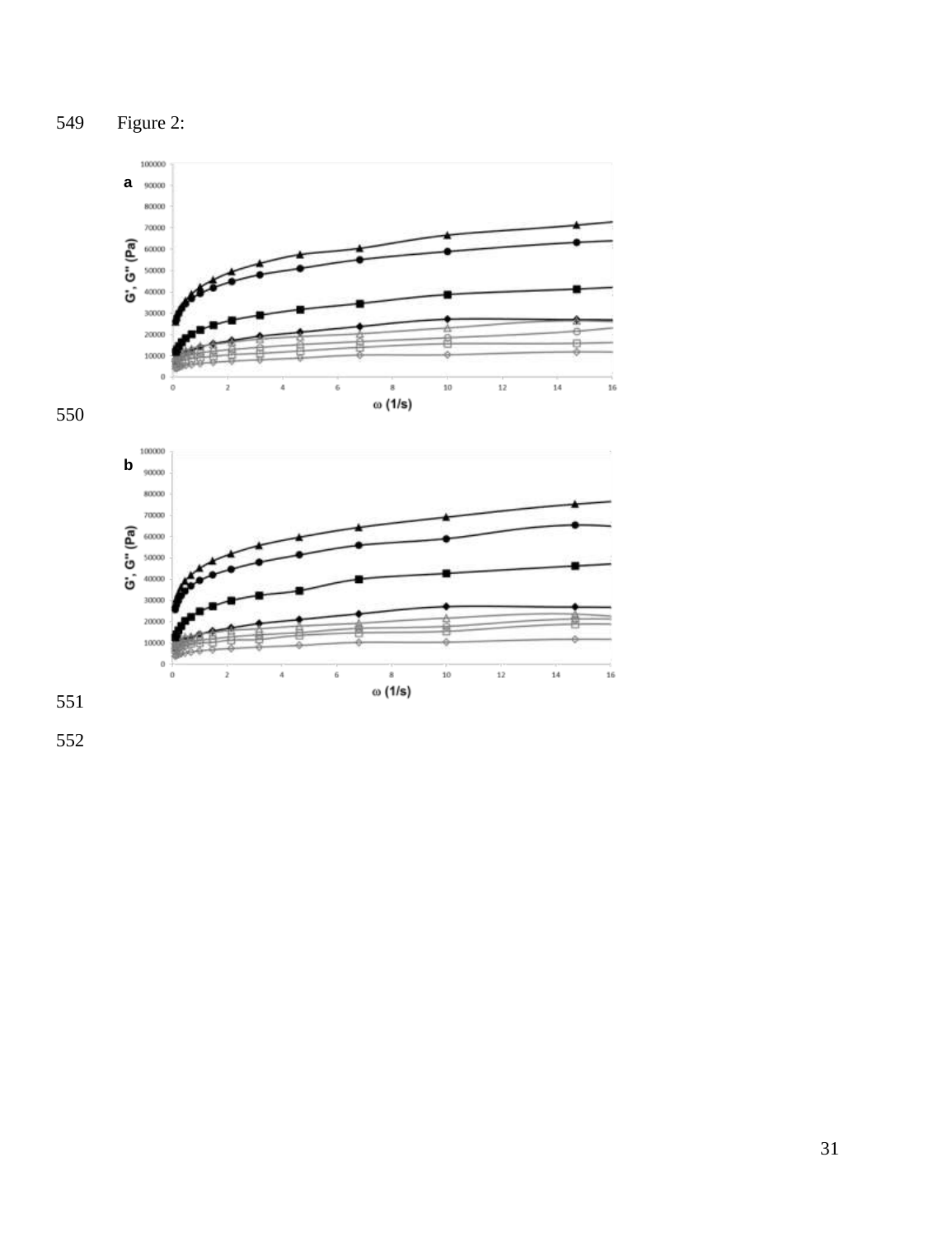

- 
- 
- 
- 
- 
-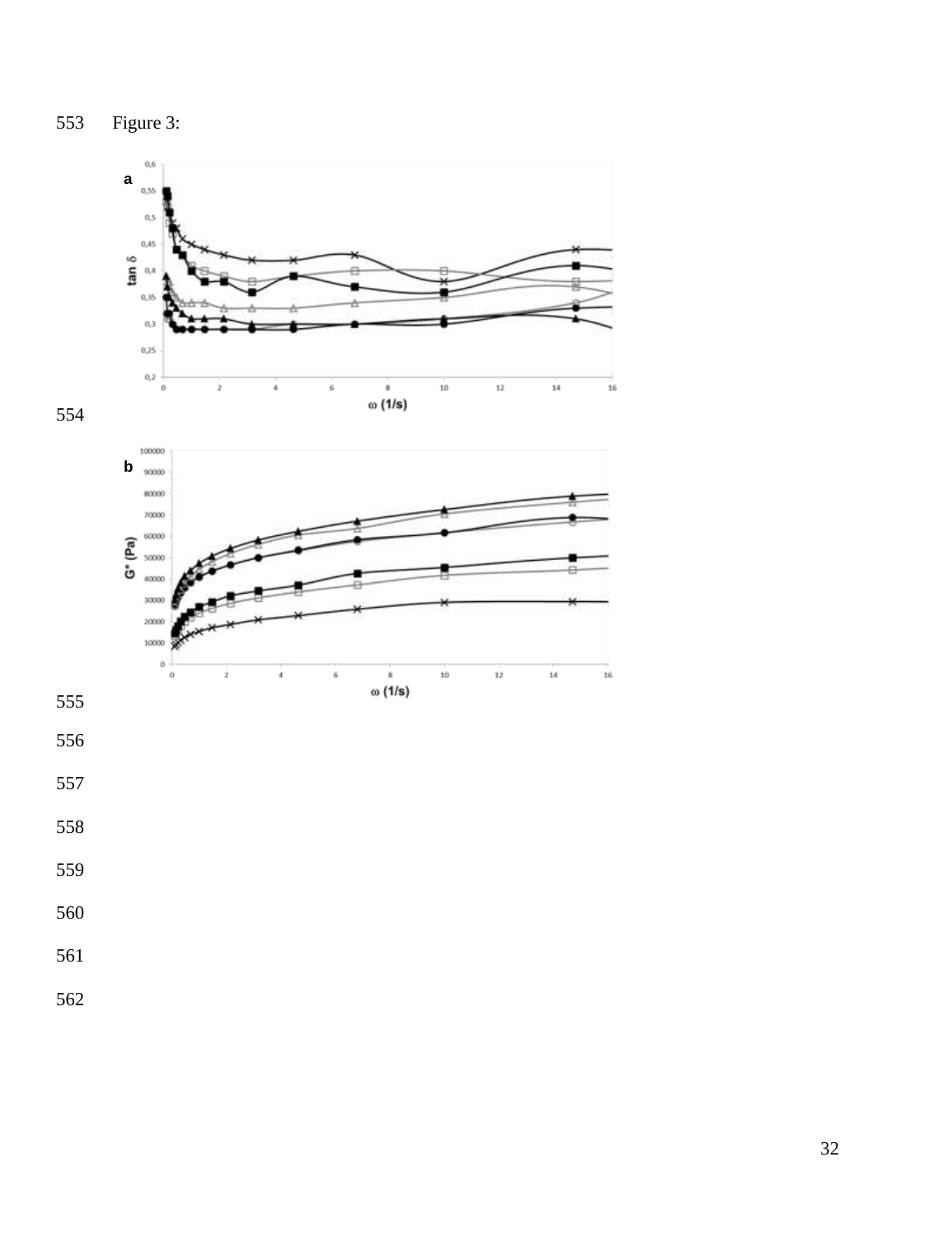Figure 4:

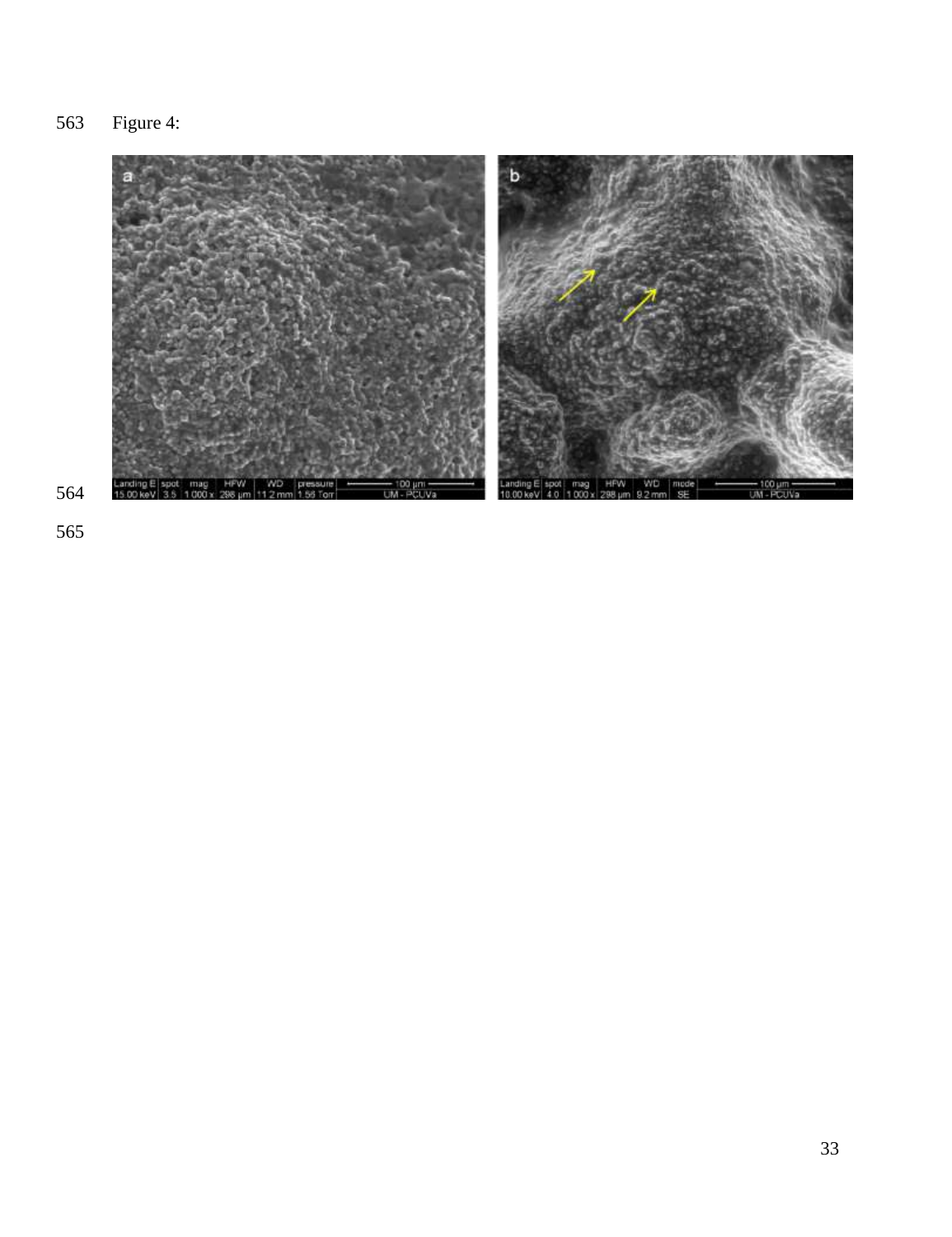